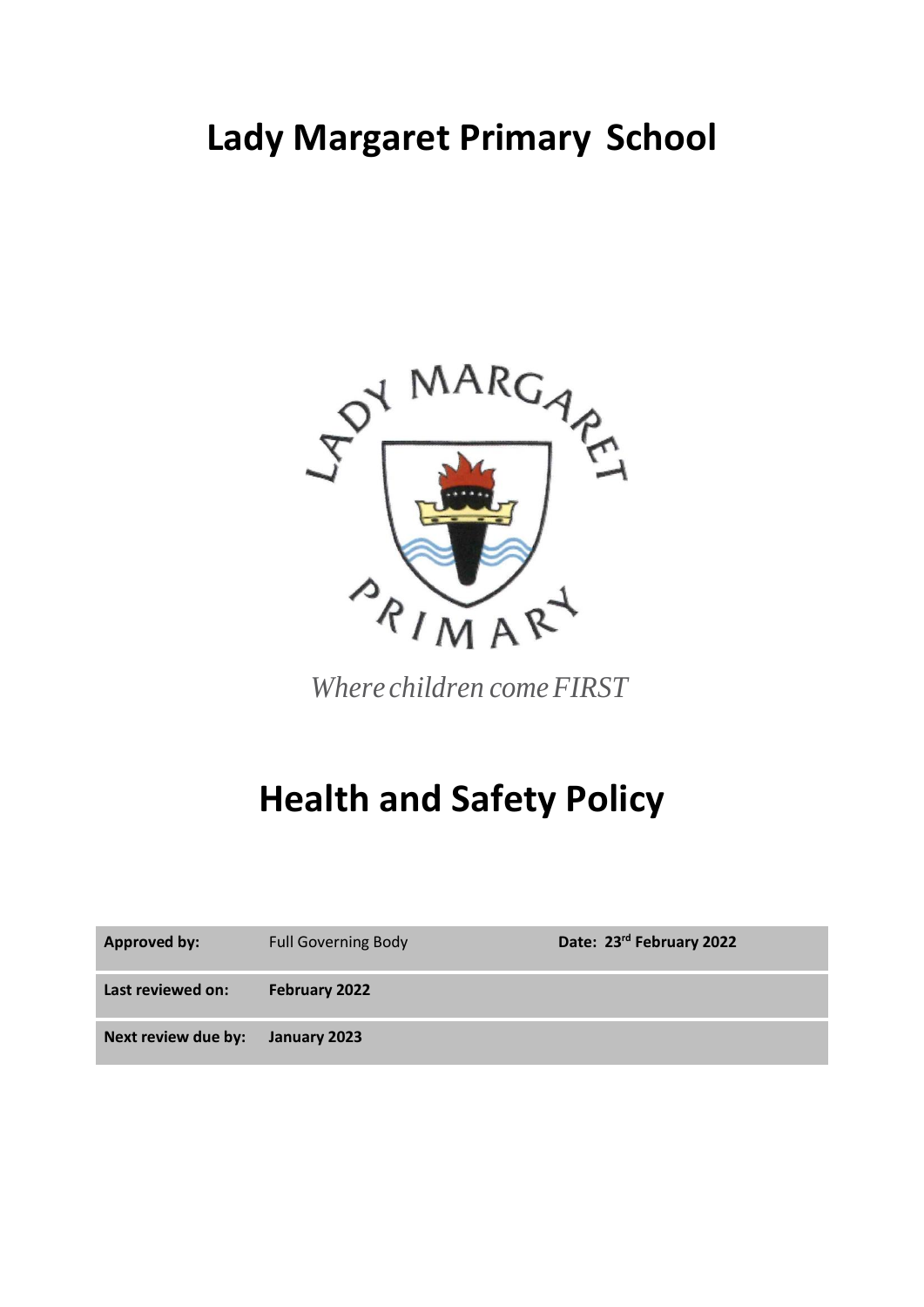This policy supports the **Rights Respecting principles** adopted by Lady Margaret Primary School and is particular relevant to the following article:

**UNICEF - Convention on the Rights of the Child (CRC) Article 3 The best interests of the child must be a top priority in all things that affect children.**

## **1. Introduction**

- 1.1. This document is a statement of the aims, principles and strategies for ensuring health and safety at Lady Margaret Primary School.
- 1.2. Relevant national legislation and the Local Authority (LA) policy for health and safety have been taken into account in the formulation of this policy.
- 1.3. For the avoidance of doubt wherever the word 'Parent' is used in this policy it refers to 'all adults who have a legal responsibility for the pupil'.
- 1.4. The success of this policy depends on the active support of all members of the school community to achieve its objectives.

## **2. Purpose of this policy**

This Health and Safety policy aligns with the LA statement of policy and intent which sets out the authority's policy and attitude towards health and safety. The school operates within this framework and takes account of all instructions and advice issued by the LA.

This document provides a broad framework for the creation of a safe environment in which to work and learn. It is written for the benefit of all members of the school community, to allow each to understand the policy of the school and their own responsibilities within this.

#### **3. Aims**

Our aims for health and safety are to:

 Seek the co-operation, through consultation and involvement, of all employees with a view to implementing the requirements of the Health and Safety at Work Act 1974, and associated legislation;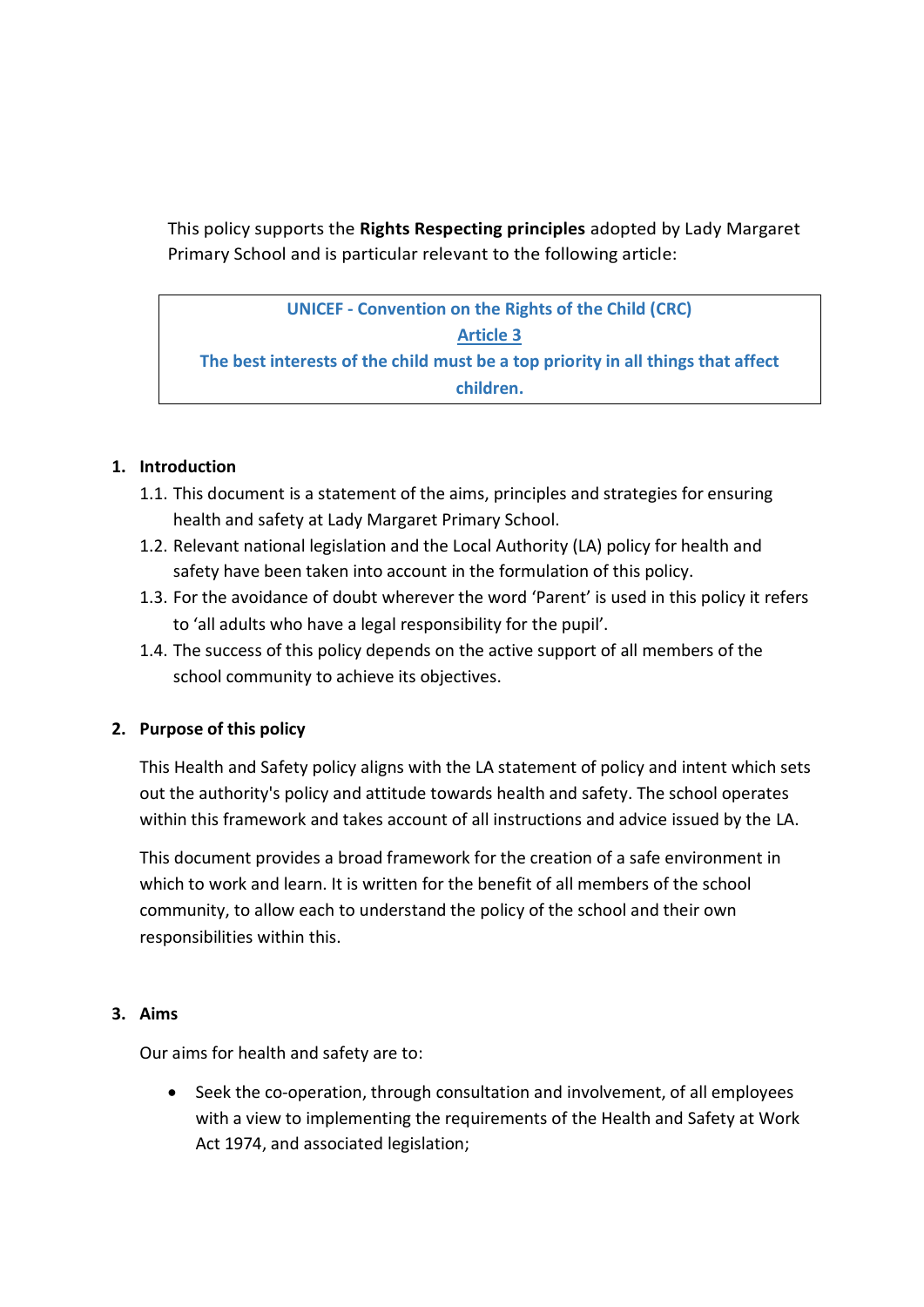- Provide a safe and healthy environment for children, staff and all other people who come onto the premises of our school, including adequate provision for first aid treatment.
- Identify, eliminate or reduce by controls, hazards which exist at the place of work through risk assessment and bring such hazards to the attention of employees and others who may be affected. This will include the formulation and where necessary, practise of effective procedures for use in the event of a serious risk or imminent danger.
- Ensure that all members of the school community understand their own responsibilities in maintaining a healthy and safe environment.
- Establish and maintain safe working procedures amongst staff, pupils and all visitors to the school site
- Have robust procedures in place in case of emergencies
- Ensure that the premises and equipment are maintained safely, and are regularly inspected

## **4. Principles**

The establishment of a healthy and safe environment is an essential prerequisite for the work of the school, as well as being a statutory requirement. It depends upon sound management, vigilant supervision and the co-operation of all children and adults.

## **5. Legislation**

This policy is based on advice from the Department for Education on [health and safety in](https://www.gov.uk/government/publications/health-and-safety-advice-for-schools)  [schools](https://www.gov.uk/government/publications/health-and-safety-advice-for-schools) and the following legislation:

- [The Health and Safety at Work etc. Act 1974,](http://www.legislation.gov.uk/ukpga/1974/37) which sets out the general duties employers have towards employees and duties relating to lettings
- [The Management of Health and Safety at Work Regulations 1992,](http://www.legislation.gov.uk/uksi/1992/2051/regulation/3/made) which require employers to make an assessment of the risks to the health and safety of their employees
- [The Management of Health and Safety at Work Regulations 1999,](http://www.legislation.gov.uk/uksi/1999/3242/contents/made) which require employers to carry out risk assessments, make arrangements to implement necessary measures, and arrange for appropriate information and training
- [The Control of Substances Hazardous to Health Regulations 2002,](http://www.legislation.gov.uk/uksi/2002/2677/contents/made) which require employers to control substances that are hazardous to health
- [The Reporting of Injuries, Diseases and Dangerous Occurrences Regulations](http://www.legislation.gov.uk/uksi/2013/1471/schedule/1/paragraph/1/made)  [\(RIDDOR\) 2013,](http://www.legislation.gov.uk/uksi/2013/1471/schedule/1/paragraph/1/made) which state that some accidents must be reported to the Health and Safety Executive and set out the timeframe for this and how long records of such accidents must be kept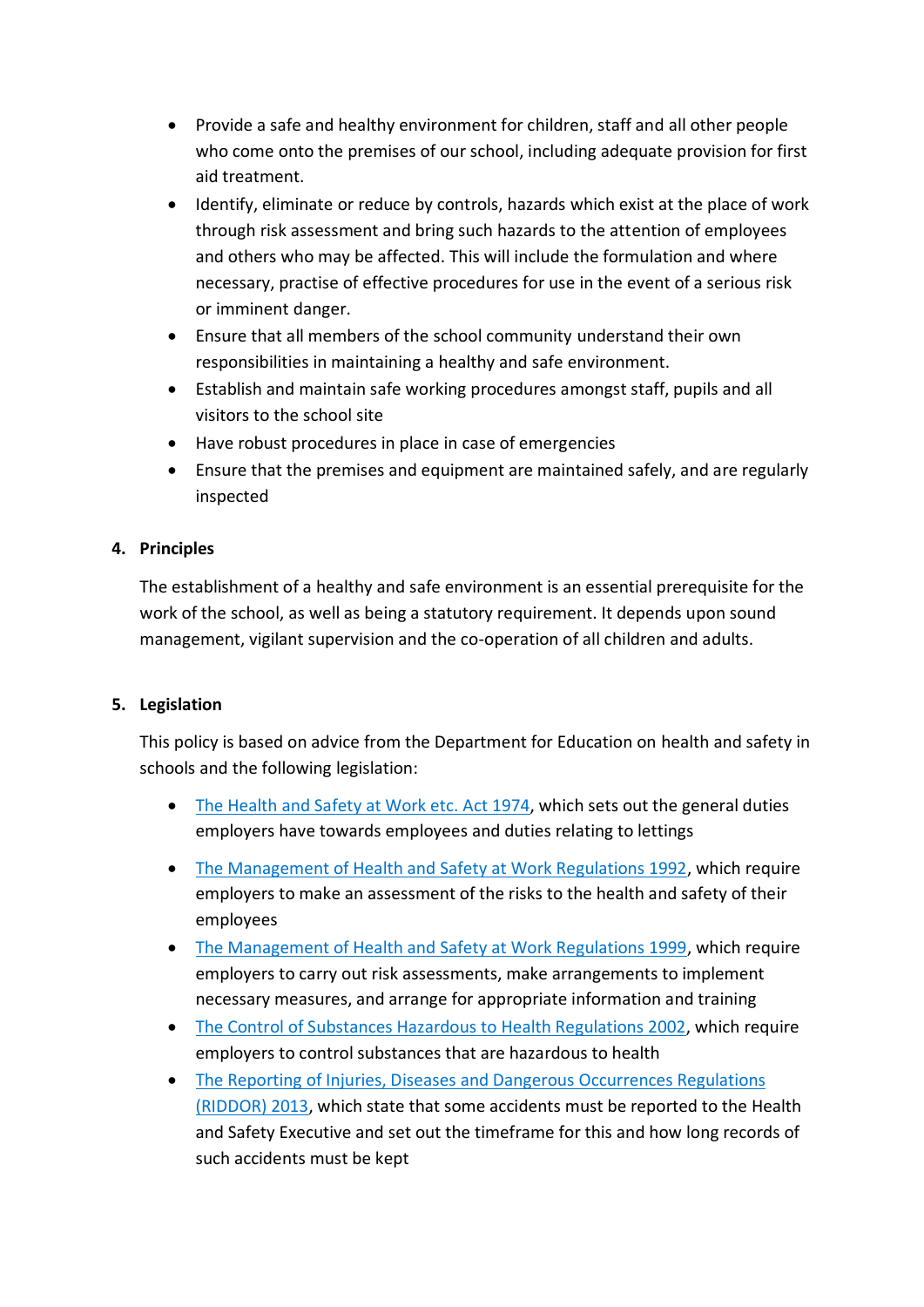- [The Health and Safety \(Display Screen Equipment\) Regulations 1992,](http://www.legislation.gov.uk/uksi/1992/2792/contents/made) which require employers to carry out digital screen equipment assessments and states users' entitlement to an eyesight test
- [The Gas Safety \(Installation and Use\) Regulations 1998,](http://www.legislation.gov.uk/uksi/1998/2451/regulation/4/made) which require work on gas fittings to be carried out by someone on the Gas Safe Register
- [The Regulatory Reform \(Fire Safety\) Order 2005,](http://www.legislation.gov.uk/uksi/2005/1541/part/2/made) which requires employers to take general fire precautions to ensure the safety of their staff
- [The Work at Height Regulations 2005,](http://www.legislation.gov.uk/uksi/2005/735/contents/made) which requires employers to protect their staff from falls from height

The school follows [national guidance published by UK Health Security Agency \(formerly](https://www.gov.uk/government/publications/health-protection-in-schools-and-other-childcare-facilities/chapter-9-managing-specific-infectious-diseases)  [Public Health England\)](https://www.gov.uk/government/publications/health-protection-in-schools-and-other-childcare-facilities/chapter-9-managing-specific-infectious-diseases) when responding to infection control issues, and [Actions for](https://www.gov.uk/government/publications/actions-for-schools-during-the-coronavirus-outbreak/schools-covid-19-operational-guidance)  [schools during the coronavirus outbreak,](https://www.gov.uk/government/publications/actions-for-schools-during-the-coronavirus-outbreak/schools-covid-19-operational-guidance) which provides guidance on what schools need to do during the COVID-19 pandemic.

Sections of this policy are also based on the [statutory framework for the Early Years](https://www.gov.uk/government/publications/early-years-foundation-stage-framework--2)  [Foundation Stage.](https://www.gov.uk/government/publications/early-years-foundation-stage-framework--2)

## **6. Roles and responsibilities**

## **6.1. Local authority and governing board**

Ealing Council has ultimate responsibility for health and safety matters in the school, but delegates responsibility for the strategic management of such matters to the school's governing board.

The governing board delegates operational matters and day-to-day tasks to the Headteacher and staff members.

## **6.2. Governing body**

The governing body has ultimate responsibility for health and safety matters in the school, but will delegate day-to-day responsibility to the Headteacher

The governing body has a duty to take reasonable steps to ensure that staff and pupils are not exposed to risks to their health and safety. This applies to activities on or off the school premises.

The governing body, as the employer, also has a duty to:

- Assess the risks to staff and others affected by school activities in order to identify and introduce the health and safety measures necessary to manage those risks
- Inform employees about risks and the measures in place to manage them
- Ensure that adequate health and safety training is provided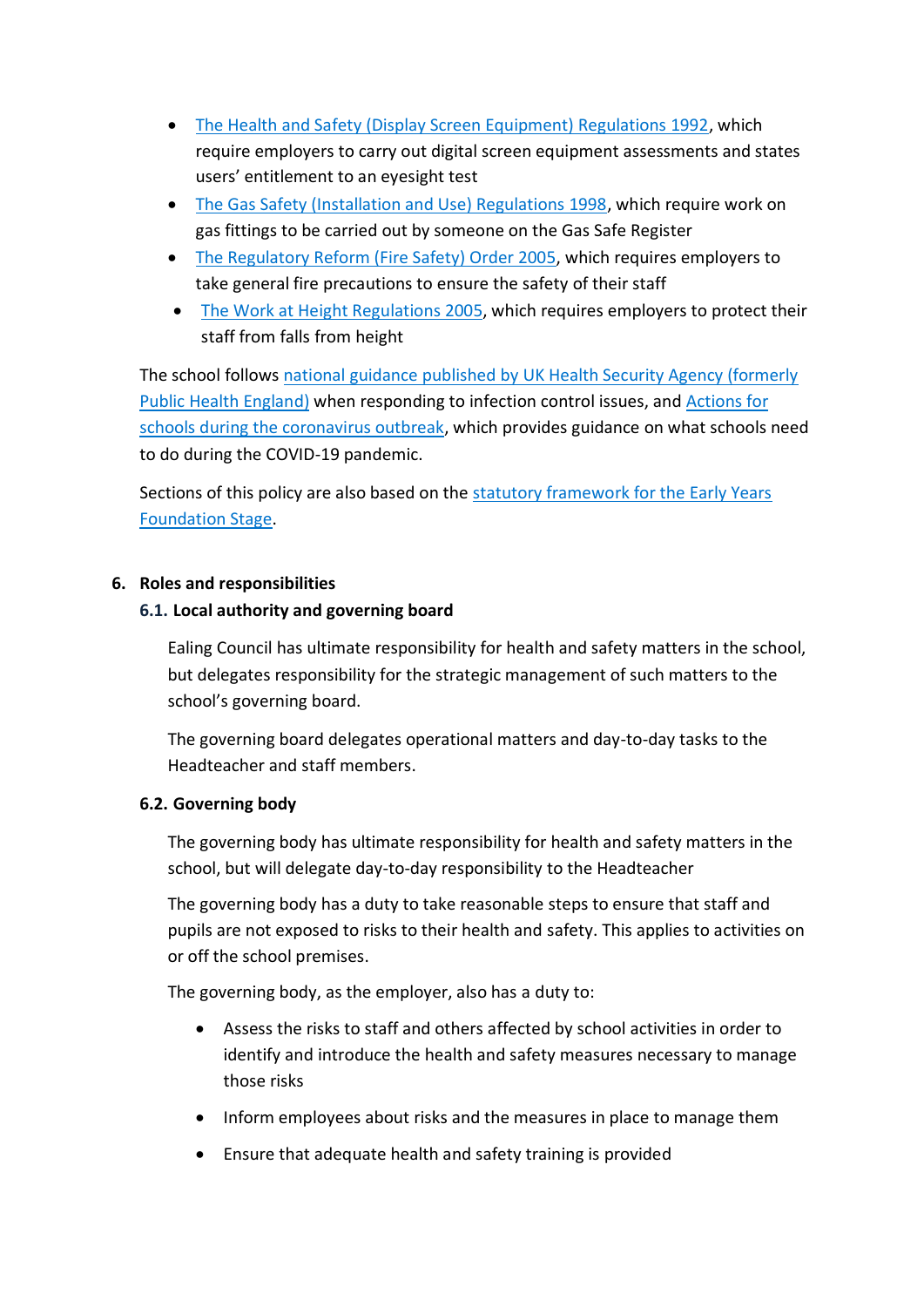- Ensure that all activities under its control are carried out in accordance with the Health and Safety at Work Act 1974, relevant regulations, approved codes of practice, guidance notes, and Safety Policy of the London Borough of Ealing and the Education Service and pay due regard to advice and information provided by the advisers of the same.
- Require that safe working practices and procedures are applied within the school, by all members of the school community, visitors and contractors
- Require that all members of the school community are aware of their own responsibilities
- Will be responsible in conjunction with the Headteacher to ensure formulation, reviewing and subsequent amendment to the School Health and Safety Policy Statement, Organisation and arrangements.
- Require that all staff are familiar with the Health and Safety Policy of the school and of the LA, and any other relevant codes of practice
- Support and facilitate safety training for staff
- Require that regular risk assessments are carried out and that necessary action is taken. (Copies of all risk assessments are sited in the School Business Manager's office and reviewed at least annually see **Appendix 1: Risk Assessment Register**. Reference is made to relevant risk assessments throughout this policy.)
- Ensure that the health & safety governor attends relevant training.

The governor who oversees health and safety is **Dean Horridge**

Health and Safety issues are discussed / debated at Governing Body / Committee meetings.

## **6.3. Headteacher:**

The Headteacher is responsible for health and safety day-to-day. This involves:

- Implementing the health and safety policy
- Liaise closely with the school's governing body in matters where its responsibilities relate to Health and Safety at Work Act 1974.
- Reporting to the governing board on health and safety matters
- Ensuring there is enough staff to safely supervise pupils
- Ensuring that the school building and premises are safe and regularly inspected
- Ensure that there are arrangements for the speedy evacuation of the buildings in case of fire or other emergency, and that firefighting equipment is available, maintained, tested and ready for use.
- Ensuring that regular fire drills are held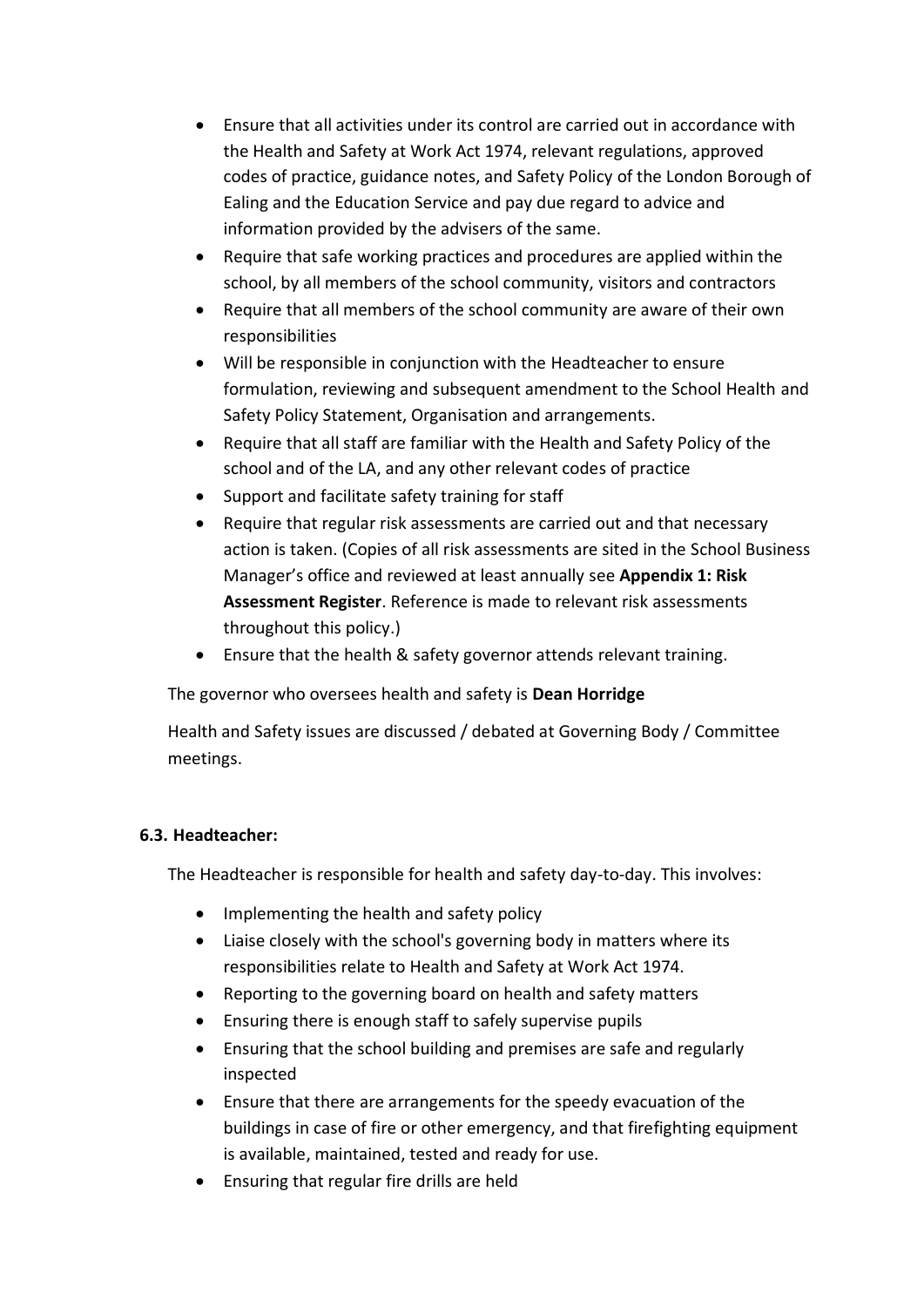- Ensuring all risk assessments are completed and reviewed
- Take active steps to ensure that equipment is well maintained and that any damage is quickly rectified
- Establish a system for the reporting, recording and investigation of accidents and ensure that this is applied rigorously by all members of the school community, visitors and contractors
- Providing adequate training for school staff
- Monitoring cleaning contracts, and ensuring cleaners are appropriately trained and have access to personal protective equipment, where necessary
- Ensuring there are termly inspections to confirm that a safe and healthy environment is being maintained
- Liaise closely with any trade union appointed safety representative and with the school nurse and/ or any other outside agencies.
- Approve and monitor any arrangements made by the school's line managers to discharge their responsibilities, as well as monitoring the outcome of any arrangements made.
- Ensure that expert advice is sought from the corporate health and safety team where appropriate.

In the Headteacher's absence, the School Business Manager assumes the above dayto-day health and safety responsibilities.

## **6.4. Health and safety lead**

The nominated health and safety lead is **Amanda Hancock** (School Business Manager)

## **6.5. Staff**

School staff have a duty to take care of pupils in the same way that a prudent parent would do so.

Staff will:

- Take reasonable care of their own health and safety and that of others who may be affected by what they do at work
- Co-operate with the school on health and safety matters
- Work in accordance with training and instructions
- Inform the appropriate person of any work situation representing a serious and immediate danger so that remedial action can be taken
- Model safe and hygienic practice for pupils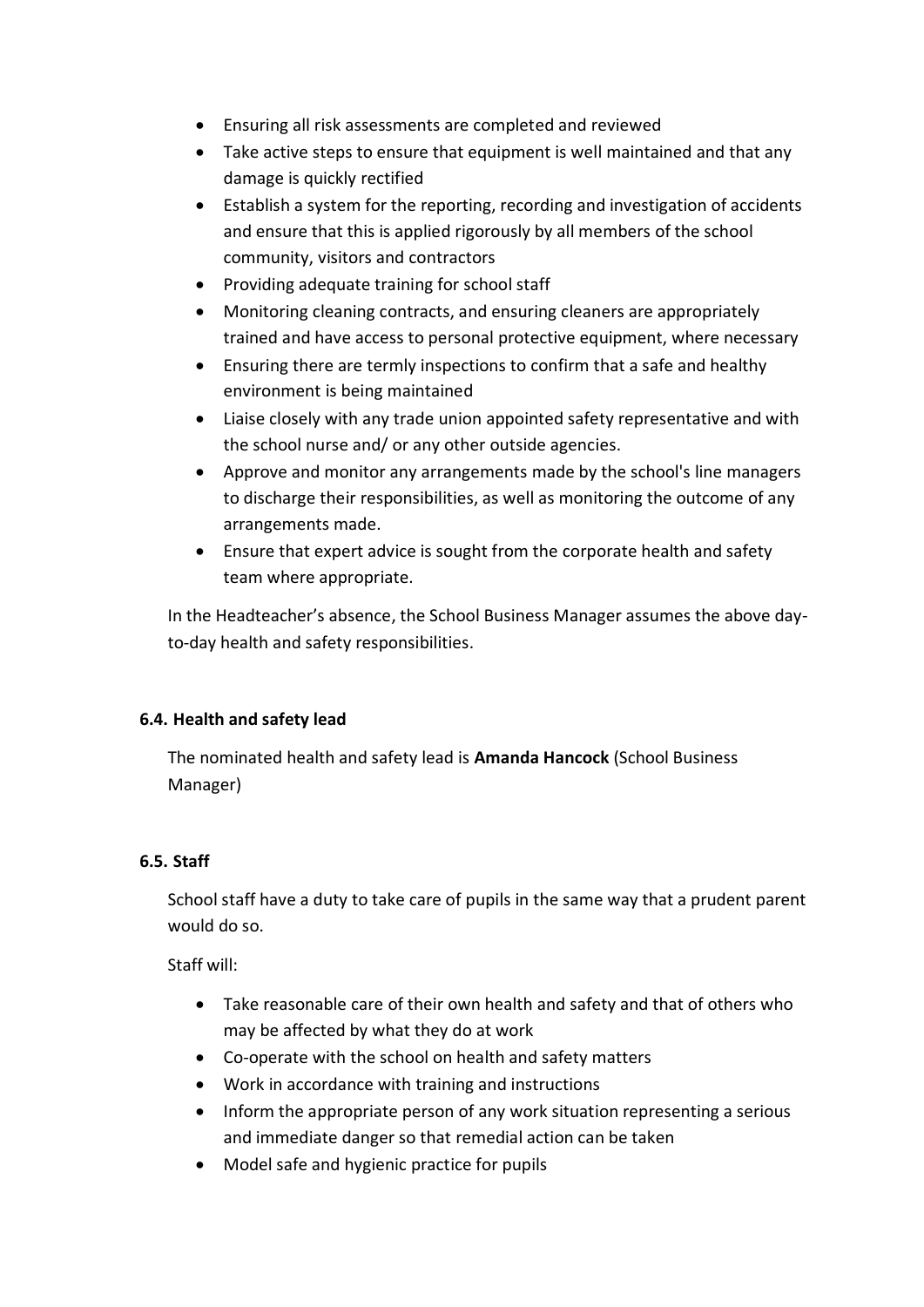- Understand emergency evacuation procedures and feel confident in implementing them
- Carry out informal and formal risk assessments of any activities the children are involved in
- Be aware of risks and safety issues arising from planned work and activities in the curriculum and make children aware of these as appropriate.
- Be good role models vigilant and careful
- Take quick, firm action to ensure that children are not allowed to jeopardise their own safety or that of others
- Provide opportunities for children to discuss appropriate health and safety issues.
- Promote a spirit of safety consciousness amongst children, ensuring that they understand the need for codes of practice and are conscious of their responsibilities in taking reasonable care for their own safety and that of others.

Staff with management responsibilities over other staff will take all reasonable measure to assist the Headteacher in implementing the school's Health and Safety Policy. So far as is reasonably practicable line managers will ensure that those for whom they have management responsibility fulfil their responsibilities and that the areas in which they work are safe.

Health and Safety issues are discussed at the weekly SLT meetings.

## **6.6. Pupils**

Pupils are responsible for following the school's health and safety advice, on-site and off-site, and for reporting any health and safety incidents to a member of staff.

Pupils will:

- Take growing responsibility for maintaining a safe and healthy environment and for their own safe conduct within it
- Be fully aware of their own responsibilities for maintaining a safe and healthy environment.
- Be familiar with all instructions and guidance on safety within the school.
- Use common sense at all times to take reasonable care for their own safety and that of others.
- Report any identified hazards to the Head Teacher without delay.
- Develop a growing understanding of health and safety issues
- Contribute to the development of codes of practice
- Conduct themselves in an orderly manner in line with these codes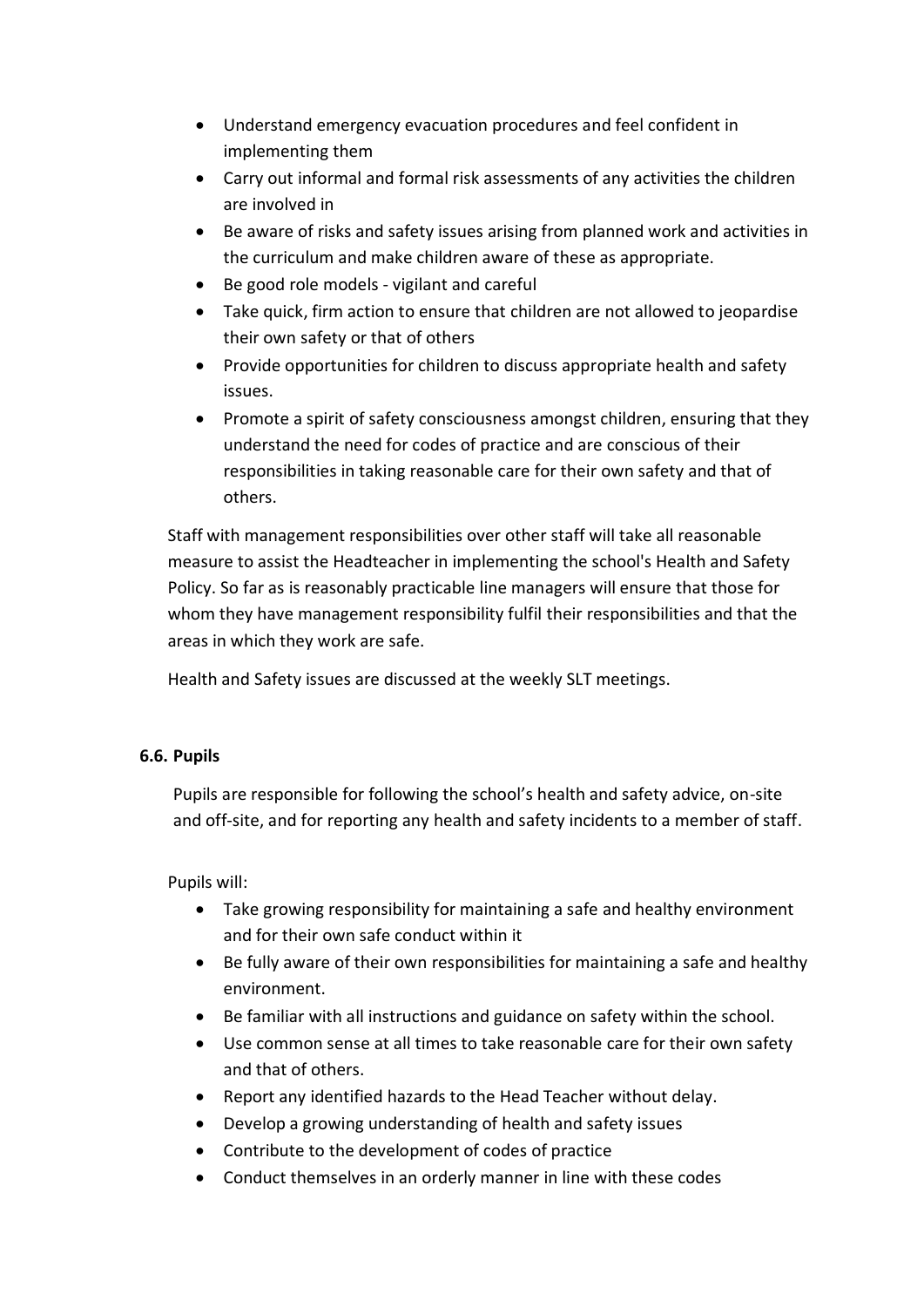#### **6.7. Parents**

Parents are responsible for following the school's health and safety advice, on-site and off-site, and for reporting any health and safety incidents to a member of staff. Parents will:

Ensure that children attend school in good health

- Provide prompt notes to explain all absences
- Provide support for the discipline within the school and for the teacher's role
- Ensure early contact with school to discuss matters concerning the health and safety of their children or of others
- Allow their children to take increasing personal and social responsibility as they progress throughout the school
- Accept responsibility for the conduct of their children at all times
- Ensure that the school has up-to-date contact addresses and telephone numbers

Health and Safety issues are communicated to parents through the school newsletter.

## **6.8. Contractors**

Contractors will agree health and safety practices with the Headteacher before starting work. Before work begins, the contractor will provide evidence that they have completed an adequate risk assessment of all their planned work.

## **7. A safe physical environment.**

Governors and representatives of the wider community are involved in the planning, and, where practical, the implementation, of developments to the school environment and consideration of health & safety implications.

Care is taken to ensure provision of furniture of the appropriate height for each group of children, storage of all items in suitable containers and at a height appropriate to the user so as to reduce bending and stretching.

There are termly inspections to confirm that a safe and healthy environment is being maintained

Security measures are in operation including CCTV, intruder and fire alarm systems.

All visitors enter by the main entrance which is controlled by the school office via a video entry phone system. This area is also covered by the CCTV system. All external doors are secured. Such doors are opened from the inside. Both internal and external access points are sited at levels suitable for children, wheelchair users and other adults. (RA56, RA58)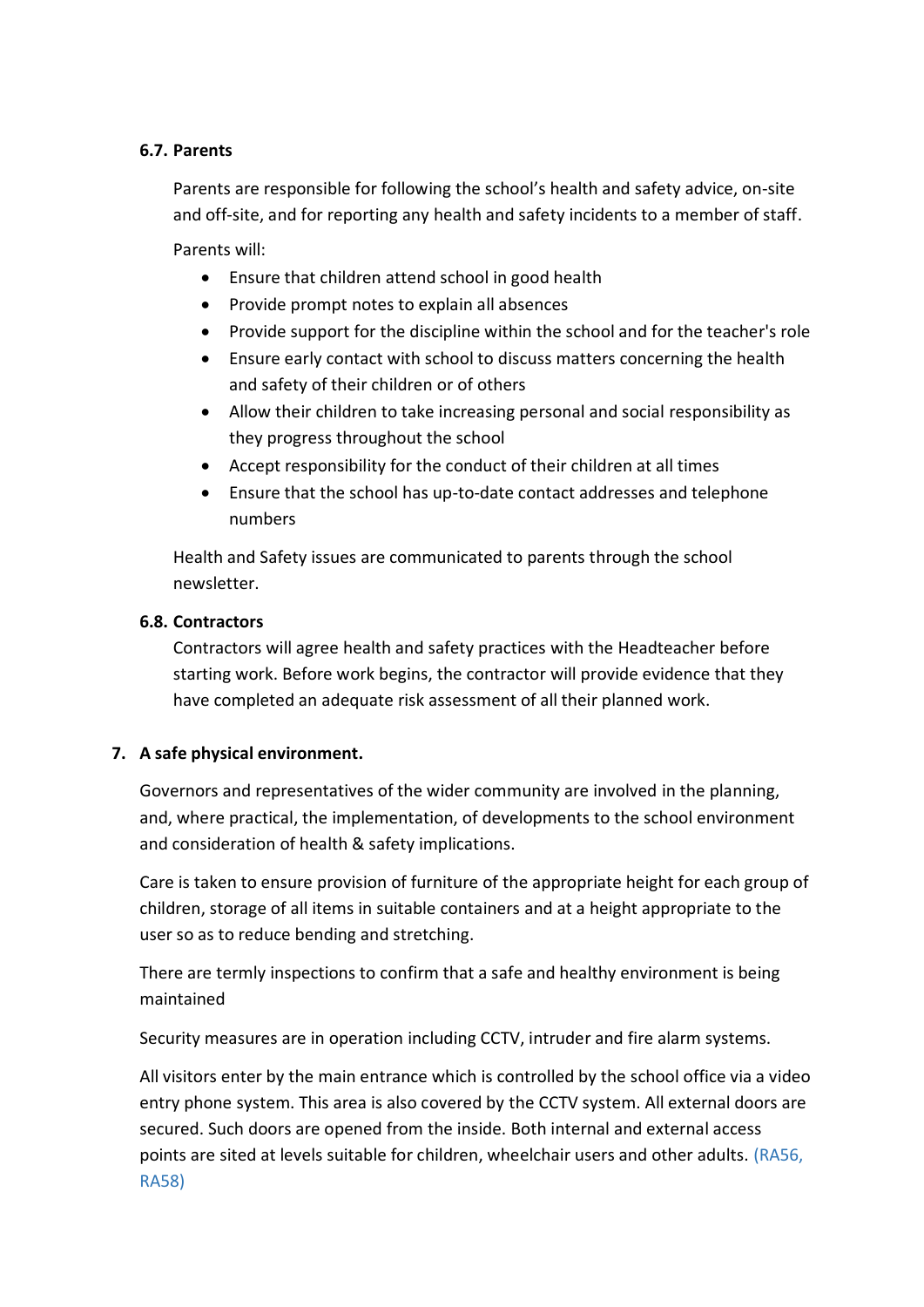An electronic visitor management system is used indicating time of arrival, departure, name of visitor/contractor, nature of visit, vehicle registration, area of school to be visited.

All visitors are asked to wear an identification badge. Emergency and safeguarding procedures are explained to the visitor on arrival. Visitors are not allowed to remove items of property unless they have identification and authority to do so.

## **8. Accident prevention, reporting and investigation** (RA36, RA37)

All staff and children are required to be vigilant in spotting potential causes of accidents and to take action to prevent these where possible.

Potential hazards should be promptly reported to the School Business Manager.

The School Business Manager will respond immediately and assign the task of investigating and rectifying the hazard to the site manager.

All accidents are reported to the Headteacher and recorded on the school's first aid database "Medical Tracker" in accordance with LA regulations.

Parents are notified in the case of accidents to children. For this purpose an up- to-date contact list is maintained.

Prompt investigation of all accidents is undertaken by the School Business Manager in order to establish cause and adopt remedial measures.

The School Business Manager will keep a record of any accident that results in a reportable injury, disease, or dangerous occurrence as defined in the RIDDOR 2013 legislation (regulations 4, 5, 6 and 7).

The School Business Manager will report these to the Local Authority as soon as is reasonably practicable and in any event within 48 hours of the incident.

Reportable injuries, diseases or dangerous occurrences include:

- Death
- Specified injuries. These are:
	- o Fractures, other than to fingers, thumbs and toes
	- o Amputations
	- o Any injury likely to lead to permanent loss of sight or reduction in sight
	- o Any crush injury to the head or torso causing damage to the brain or internal organs
	- o Serious burns (including scalding)
	- o Any scalping requiring hospital treatment
	- o Any loss of consciousness caused by head injury or asphyxia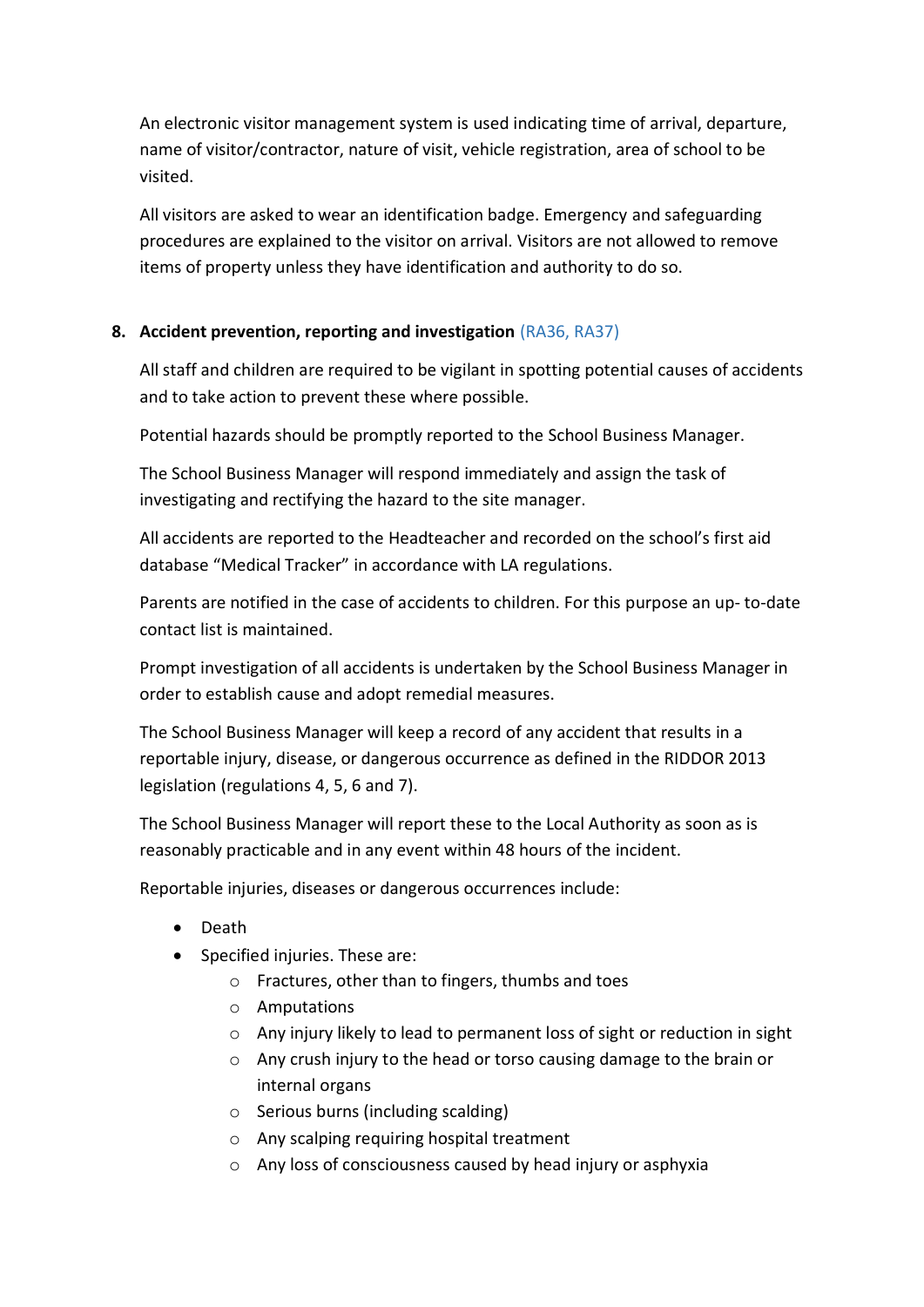- o Any other injury arising from working in an enclosed space, which leads to hypothermia or heat-induced illness, or requires resuscitation or admittance to hospital for more than 24 hours
- o Injuries where an employee is away from work or unable to perform their normal work duties for more than 7 consecutive days
- o Where an accident leads to someone being taken to hospital
- o Where something happens that does not result in an injury, but could have done
- o Near-miss events that do not result in an injury, but could have done. Examples of near-miss events relevant to schools include, but are not limited to:
- o The collapse or failure of load-bearing parts of lifts and lifting equipment
- o The accidental release of a biological agent likely to cause severe human illness
- o The accidental release or escape of any substance that may cause a serious injury or damage to health
- o An electrical short circuit or overload causing a fire or explosion

## **9. Animals** (RA08)

Adults are NOT to bring animals onto the premises when meeting their children.

Adults are encouraged not to bring dogs and leave them tied to the railings outside.

Children are NOT to bring their pets into school unless approval by the Headteacher is given and the pet must be supervised at all times.

If school decides to get a pet, due regard will be given to the Animal Welfare Act 2006, which places a duty on animal owners to ensure their animal's welfare needs are met. These needs include:

- Accommodation is appropriate to the animal and its size
- Suitable fresh food and water is provided
- The animal has the freedom to exhibit normal behaviour patterns
- The animal has suitable companionship
- The animal is protected from pain, suffering, injury and disease
- A named person is responsible for the welfare and husbandry of the animals at all times
- Any contact between children or young people and animals is supervised and controlled
- The animals are given adequate "rest" periods away from disturbance
- The animal's lifestyle (according to its species) fits with the academic day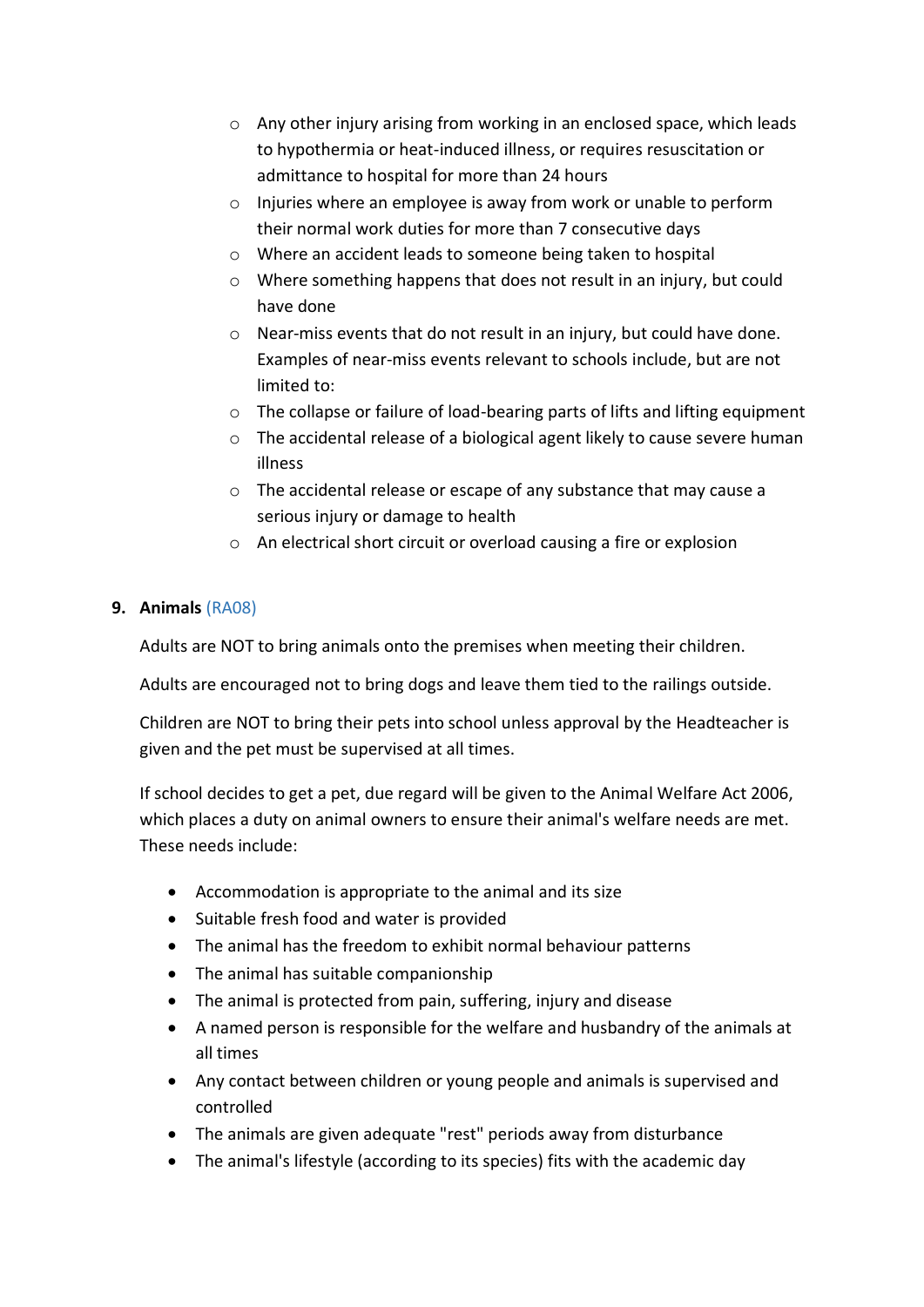- Any animals kept are prevented from indiscriminate breeding
- Children and adults should wash their hands soon after coming into contact with any animal or its equipment. To reduce the risks of diseases being passed from pets to humans:
- Cuts and abrasions on hands and arms should be covered to minimise the risk of infection
- Cleaning routines and arrangements for the disposal of animal waste should be carried out with due regard for good hygiene standards
- Contaminated surfaces should be properly washed and disinfected

## **10. Asbestos**

There is asbestos in certain locations in the school. The Site Manager is responsible for ensuring that the schools Asbestos Management Plan is kept up to date. The plan is kept in the Site Manager's office.

The Site Manager has received training in asbestos management.

Arrangements are in place to ensure that contractors are made aware of any asbestos on the premises and that it is not disturbed by their work

Only contractors qualified in working with asbestos are employed whenever such an area needs to be developed.

The asbestos permission to work system is used on every occasion before any work is conducted on building fabric.

The Site Manager will ensure that the permission to work log is well maintained.

Contractors will be advised that if they discover material that they suspect could be asbestos, they will stop work immediately until the area is declared safe

Staff are briefed on the hazards of asbestos, the location of any asbestos in the school and the action to take if they suspect they have disturbed it.

## **11. Bomb threats** (RA50)

This policy cross references to the **Emergency Procedures.**

Most bomb threats are made over the phone and the overwhelming majority are hoaxes, made with the intent of causing alarm and disruption. Any hoax is a crime and, no matter how ridiculous or unconvincing, must be reported to the police.

## **Be alert, but not alarmed!**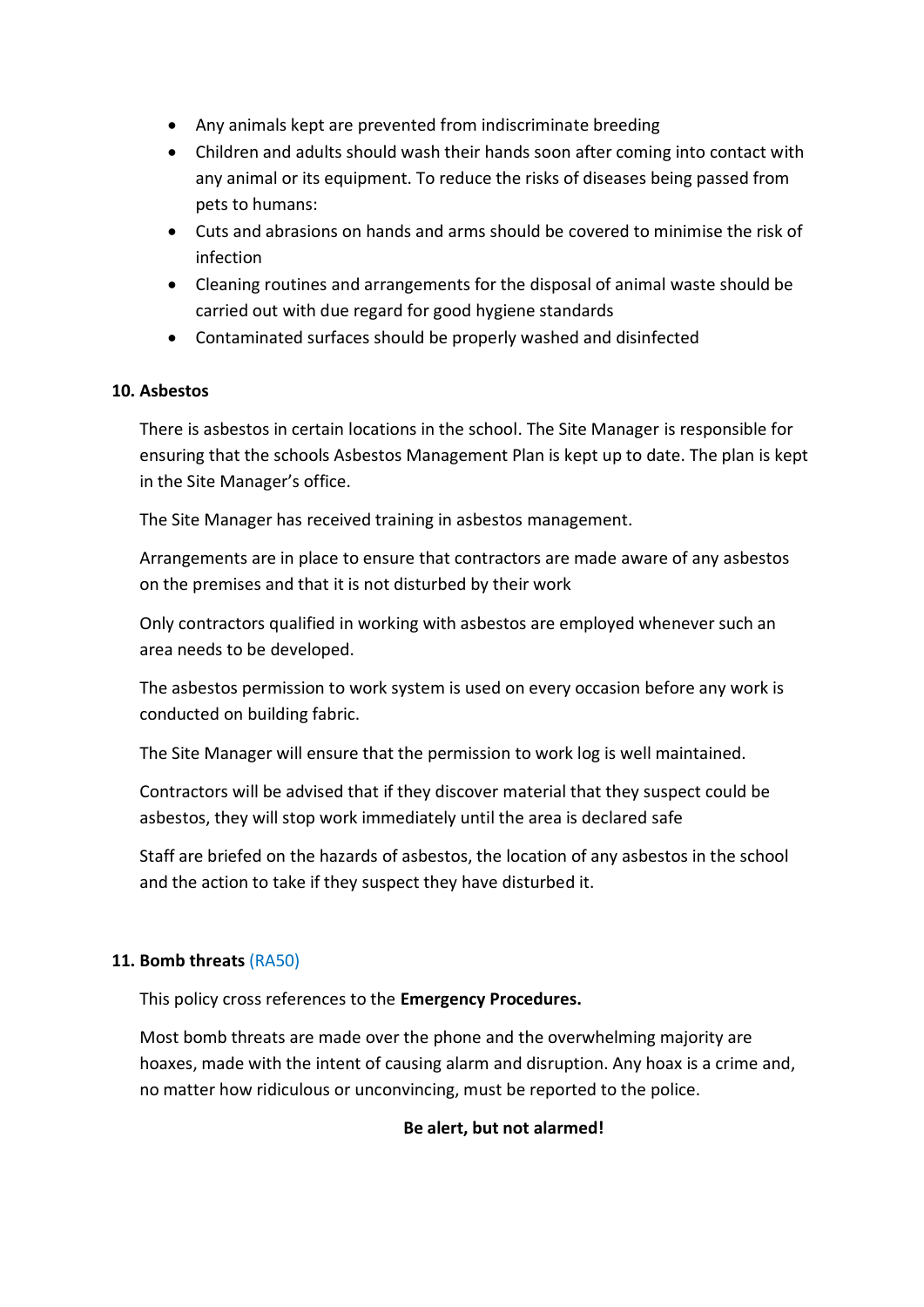On receipt of a "bomb threat" - Dial 999 and police will respond. The Headteacher will consider their advice before a decision is taken to close or evacuate.

If a suspect package is found, the area around it must be kept clear of people until the package has been made safe by the relevant authorities.

It is highly unlikely that a car or other vehicle bomb would be used against a target such as a primary school but in such an event the Police should be notified immediately.

Details required by the Police will include the registration number and description of the vehicle.

If directed by the police/others to evacuate, it is important that the school is evacuated without panic.

The Fire alarm system will not be used in bomb threat situations. The hand bell will be used and a Fire Warden deployed to carry out a word-of-mouth evacuation by the following designated staff:

- DHT Upper Phase or in their absence Finance Officer Year 4/5/6
- Acting AHT Upper Phase or in their absence School Administrator Year 5/6
- AHT Pastoral Lead or in their absence Attendance Officer Y2/Y3
- Acting senior AHT EYFS or in their absence SBM Y1, Nursery & Reception.
- Site Manager playgrounds

On receiving the alert, staff get the pupils to collect all their belongings, leave the school as per the fire evacuation notices on display in every classroom (unless directed otherwise by senior staff) and assemble as detailed in the **Emergency Procedures**

## **12. Bicycles**

Bicycles are parked at children's/staff's own risk. The governing body accepts no responsibility for damage or loss how so ever caused.

The governing body accepts no responsibility for children cycling to and from school.

## **13. Car Parking** (RA49)

Cars are parked at their owner's risk. The governing body accepts no responsibility for damage how so ever caused to staff cars parked on the premises.

Staff to give details (colour/ make I number) of their vehicle to the premises manager or the administrator for inclusion in computer staffing details.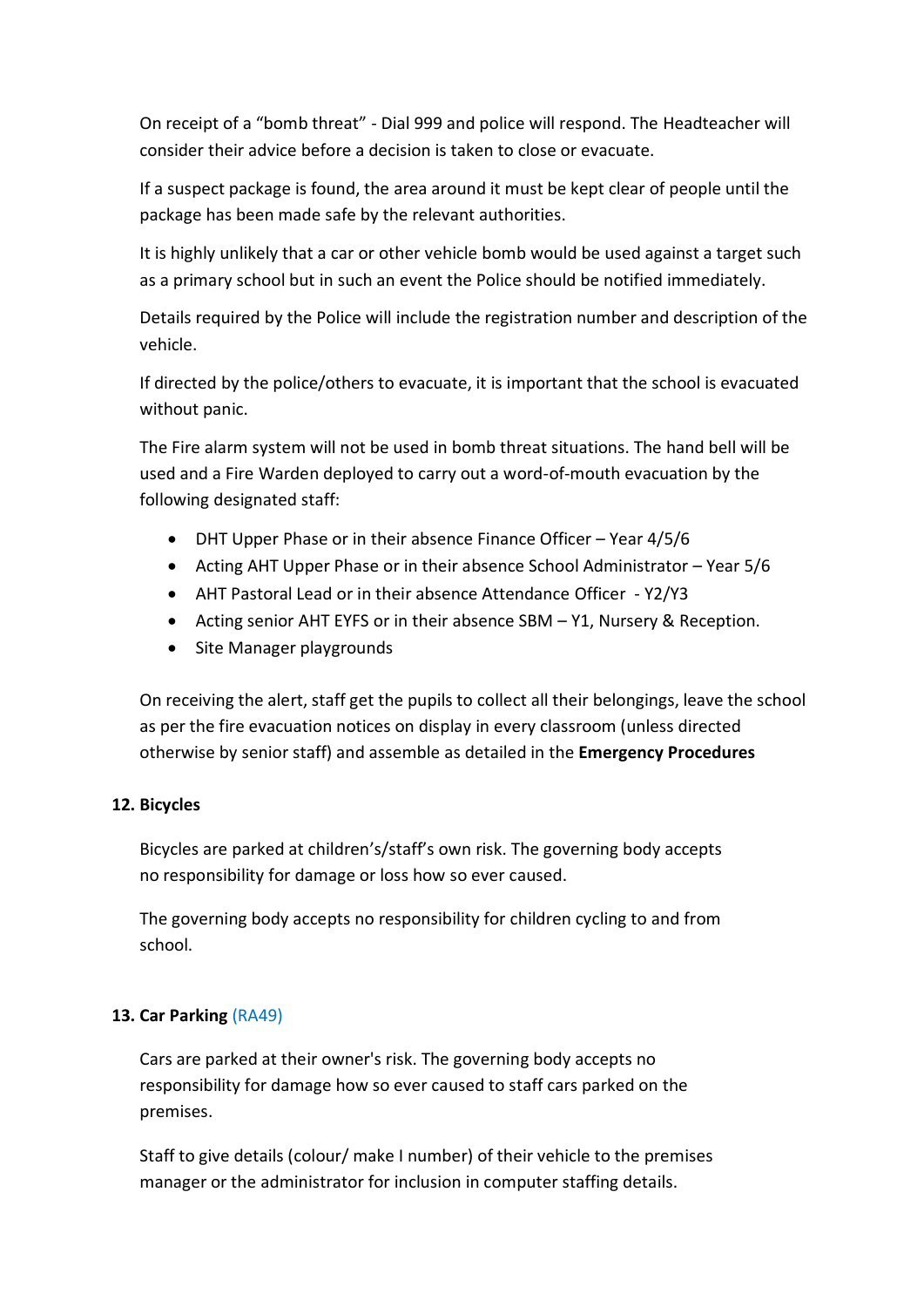Cars must not be parked in areas which would obstruct access for emergency vehicles.

## **14. Critical Incident Planning**

This policy cross references to the **Emergency Management Plan. Ealing Councils Critical Incident Manual**

A critical incident may be defined as an incident or situation involving trauma, fatality or serious injury to an individual or serious damage to property. By its very nature such an incident is sudden, unpredictable and outside the range of normal human experience. Such events are normally very distressing to pupils and staff. Ealing's critical incident manual assists Headteachers and school staff to deal effectively with critical incidents. Copies of the **Critical Incident manual** are located in the Headteacher's and the School Business Manager's office.

Copies of the **Emergency Management Plan** are held by the Deputy Headteacher, the Site Manager and the Chair of Governors

In the event of a critical incident occurring and depending on the nature of the incident the Headteacher will

- Follow guidance issued by Ealing Council's Corporate Health and Safety Team.
- Evacuate the school
- Call the emergency services.
- Activate The School Response Team.
- Consider whether to close the school.
- $\bullet$  Liaise with the chair of Governors
- Arrange appropriate communication with parents.

## **15. COSHH** (RA16)

Schools are required to control hazardous substances, which can take many forms, including:

- Chemicals
- Products containing chemicals
- Fumes
- **•** Dusts
- Vapours
- Mists
- Gases and asphyxiating gases
- Germs that cause diseases, such as leptospirosis or legionnaires disease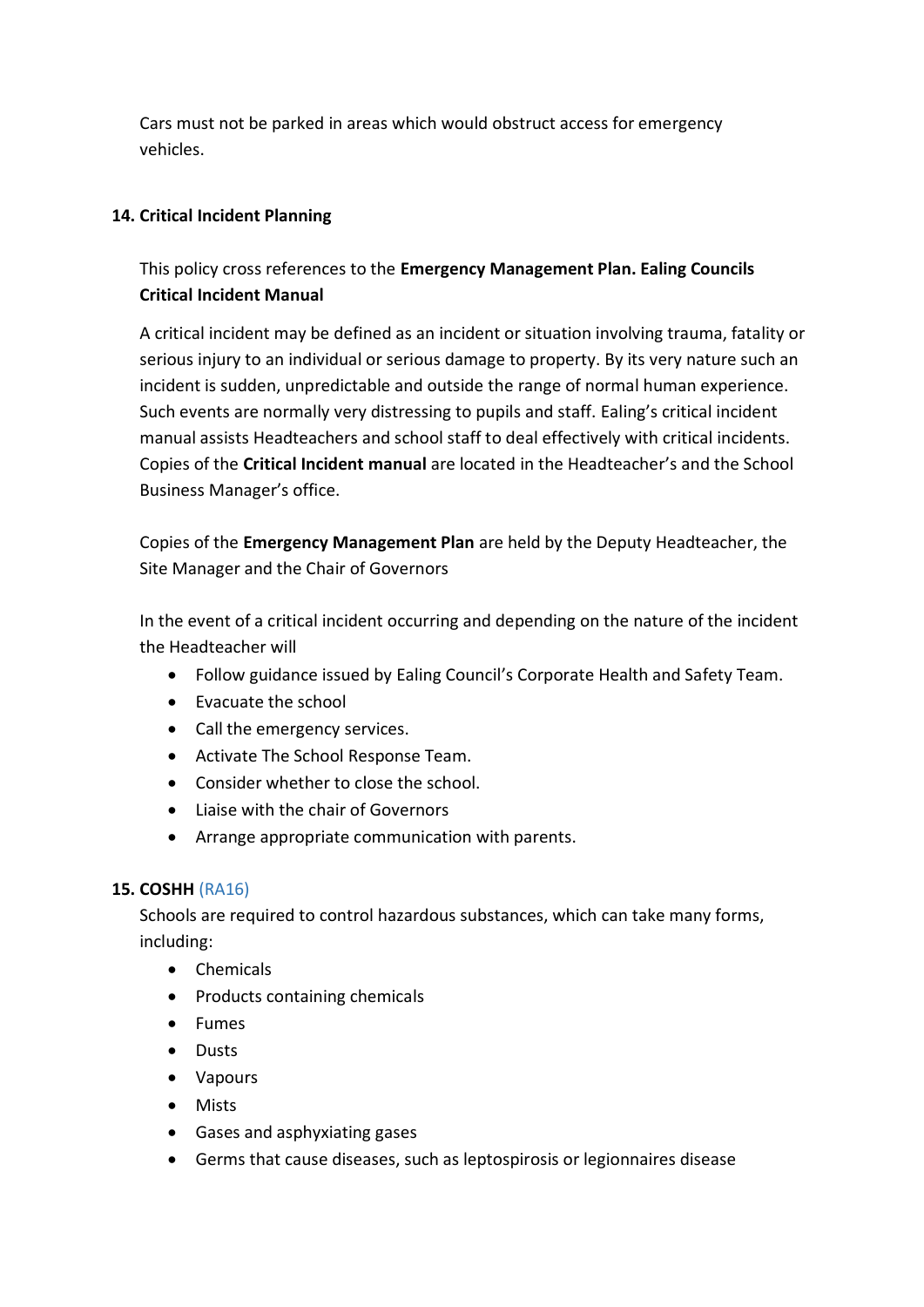Control of substances hazardous to health (COSHH) risk assessments are completed by the **Site Manager** and circulated to all employees who work with hazardous substances. Staff will also be provided with protective equipment, where necessary.

Our staff use and store hazardous products in accordance with instructions on the product label. All hazardous products are kept in their original containers, with clear labelling and product information.

Any hazardous products are disposed of in accordance with specific disposal procedures.

Such substances are stored in locked cupboards which are not accessible to children.

Emergency procedures, including procedures for dealing with spillages, are displayed near where hazardous products are stored and in areas where they are routinely used.

All staff are advised about the wearing of appropriate protective clothing when such substances are used e.g. rubber gloves – all necessary protective clothing will be provided.

There will be regular reviews as part of the annual Health and Safety Audit.

#### **16. Display Safety**

Attention and consideration must be given when putting up a display that it does not constitute a fire risk.

Displays should not

- be over heaters
- be in front of or disguise doorways
- block clear view, if on string must not hang lower than 6ft
- block or partially block pathways/doorways.

Staples may only be used in display boards, not on furniture or wooden surrounds.

Displays should never hang from lights, light fittings, gas I electrical cables, water pipes or window fittings.

Displays should not cover plugs.

When putting up a display, care must be taken when reaching a height. It is advisable that under no circumstances should chairs be used as a ladder. When using a ladder, a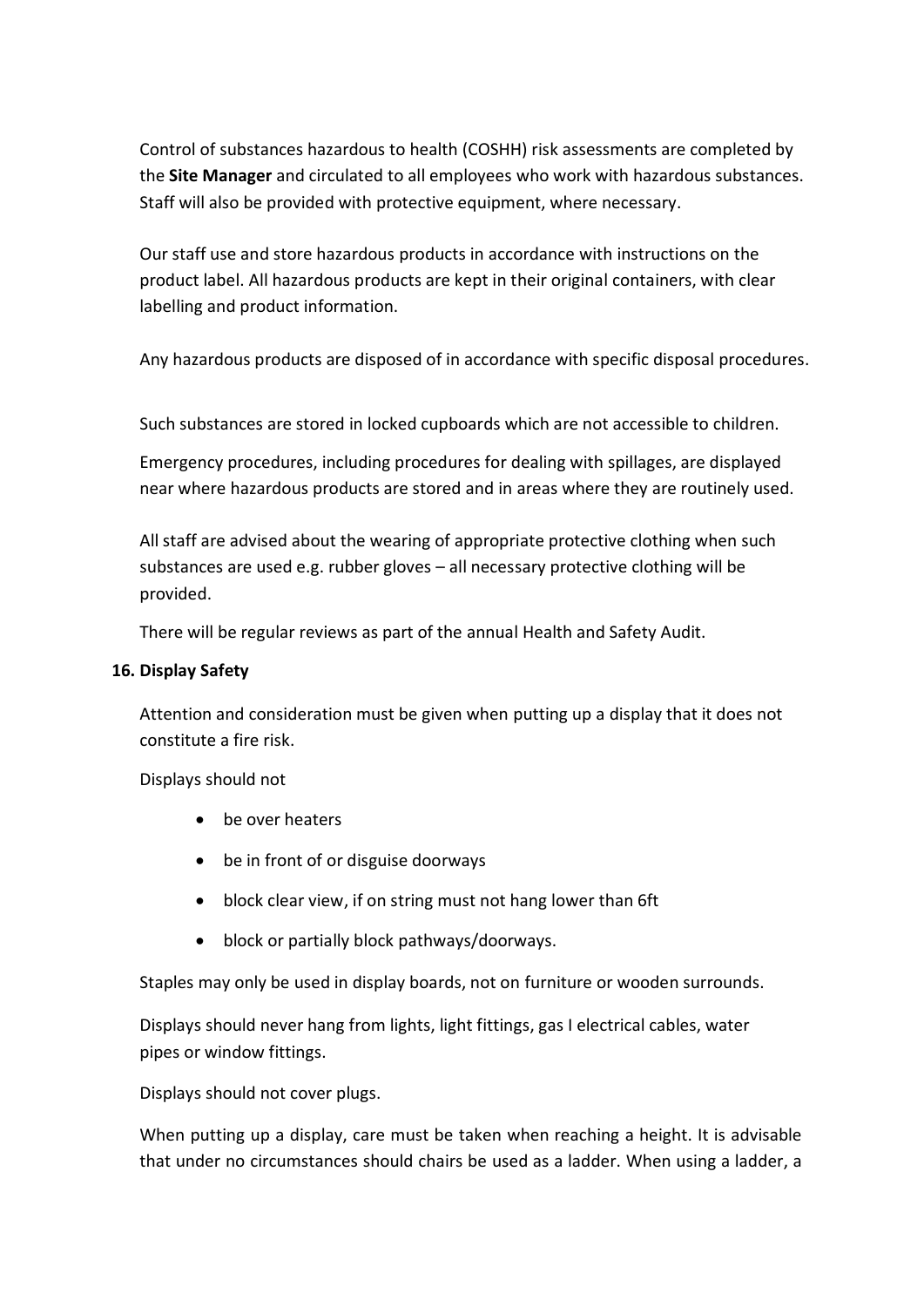second adult should be present to hold the ladder or the ladder made secure.

Removal of staples from pin boarding should be with a staple remover or blunt instrument.Donotusefingernailstrength.Staplesshouldneverbeputintowallsor furniture. If, when removing a staple the staple breaks, leaving a small piece of metal protruding, this must be removed. Inform the site manager of this in order that it can be removed.

## **17. Display Screen Equipment** (RA33)

All workstations of DSE users, Staff who regularly use DSE as a significant part of their normal work (daily, for continuous periods of an hour or more) require a risk assessment.

The optimum environmental conditions will be achieved as far as reasonably practicable.

Wires connecting equipment are secured to minimise any hazard from trailing wires.

Electrical testing is carried out annually.

Staff are aware of their entitlement to eye and eyesight tests.

DSE assessments are reviewed when the DSE or user changes.

#### **18. Drugs/Alcohol**

This policy cross references to the **Ealing Council Code of Conduct for School Employees.**

Consumption of alcohol or any controlled drugs (other than appropriately prescribed medication) is not permitted in the school buildings, in the playground or on the school site.

Suspicion of a person taking illegal drugs or having illegal drugs in their possession is to be reported immediately to the Headteacher or deputy.

- Adults in possession report the matter to Head or Deputy.
- Pupils in possession with a witness present, remove them from the pupil and take the drugs to the administrator for placing securely in the school SAFE.

## **19. Electrical safety** (RA10)

All equipment is carefully sited to avoid trailing leads and other hazards. Regular inspections of electrical systems and emergency lighting are carried out by our approved maintenance contractor.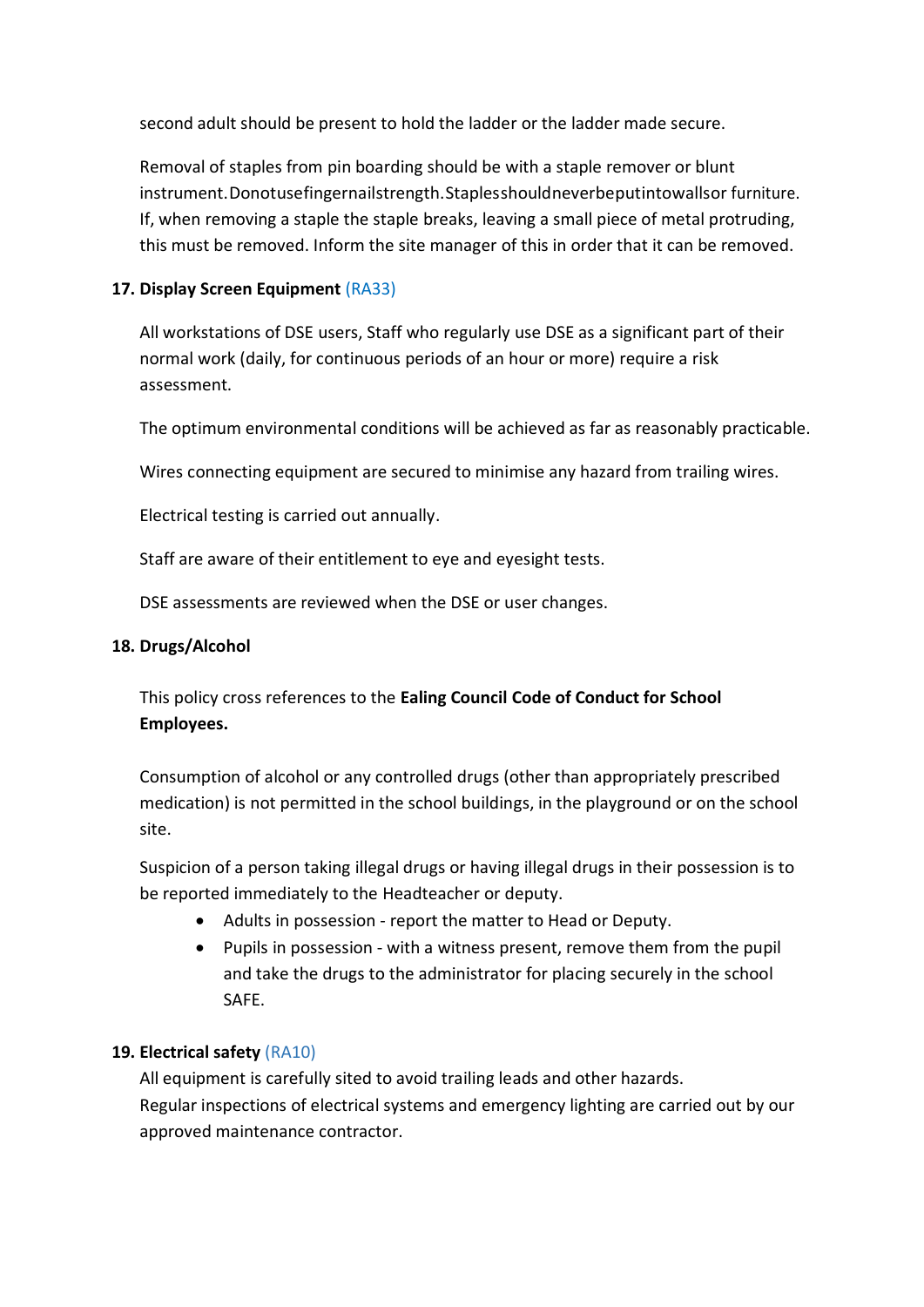Annual checks (PAT Testing) are undertaken by approved electrical contractors on electrical equipment.

All staff and pupils are made familiar with the safe use of electrical equipment as appropriate.

Due care must be taken and must be seen to be taken when handling electrical equipment.

- Electrical equipment must NEVER be moved if switched on.
- Electrical equipment must NEVER be handled with wet/ damp hands.
- Plugs only inserted/removed if the switch is at OFF position.

Appliances should NEVER be used if there are exposed wires on the cable or at the plug.

Temporary repair is absolutely forbidden; the defective resource to be reported to the Site manager for repair.

Children and staff may not bring any mains powered electrical equipment from home for use in school unless these have been PAT tested by the approved contractor and recorded in the PAT test report.

Electrical equipment/tools used outside the building only by adults, and must be via a circuit breaker.

There will be regular reviews as part of the Health and Safety Audit.

## **20. Fighting**

Fighting between children

This policy cross references to the **Behaviour Policy**

Sometimes pupils display inappropriate behaviour and this must not be tolerated.

**Fighting between children** should be stopped immediately without injury to self or to the children. The Behaviour policy addresses matters of inappropriate play and bullying and the relevant sanctions.

## **Fighting between adults**

- Keep calm
- Do not take sides
- Do not intimidate
- Do not patronise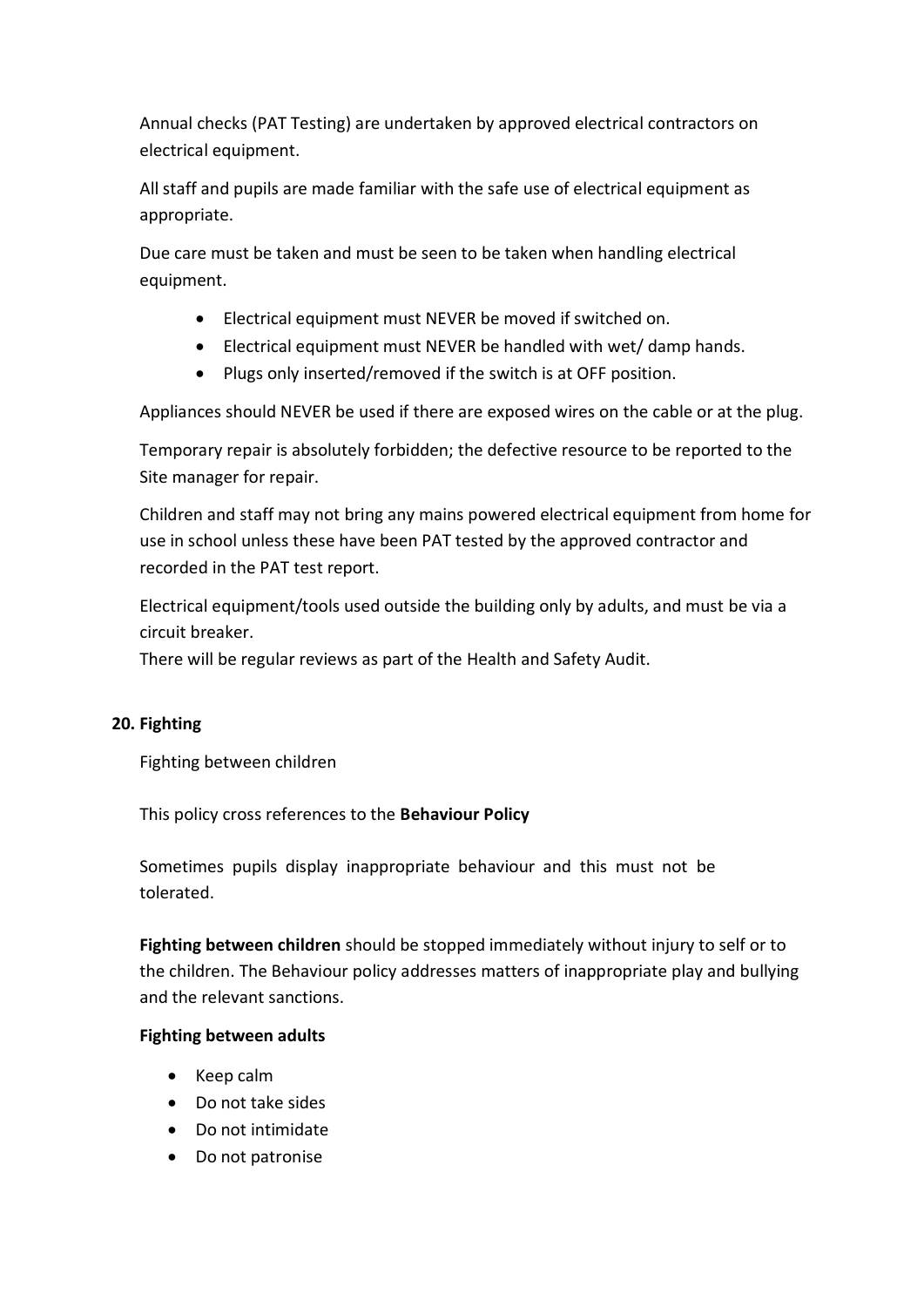If at all possible, children should be sent from the scene/removed from the scene and be calmed by adults and the Headteacher or Deputy Headteacher.

Without endangering self, adults should be informed that the police will be called if the fighting continues.

Call the police if adults continue to fight or threaten to fight.

The Headteacher and chair of the governing body be notified immediately of fighting. The head and chair will consider taking an injunction to keep the reported adults from the school site.

If any threats of violence or actual violence are made to members of staff, help should be called for immediately. The Headteacher, Deputy Head or Assistant Heads with a second adult should be called to the scene to calm the situation.

The governing body will not accept under any circumstance threats of violence of actual violence; any such behaviour be reported to chair governing body immediately.

Adults at the scene give written account ASAP after the event.

## **21. Fire precautions** (RA25, RA53, RA26)

This policy cross references to the **Emergency Procedures**.

Fire risk assessments are carried out by the School Business Manager and reviewed on an annual basis.

The site manager is the nominated fire warden and has received training from the local authority.

A daily general fire safety check is carried out. Weekly fire alarm test and monthly inspection of fire lighting equipment are undertaken.

A fire drill is held at least termly, at different times of the day and is monitored and timed in accordance with LA guidelines.

All staff and pupils are made familiar with the schools fire evacuation procedure which is detailed in the school's Emergency Procedures.

Notices of fire evacuation procedures are fixed to visible sites around the school and in every classroom

All fire doors are kept permanently unlocked while the premises are in use.

All fire exits and routes are free from obstruction at all times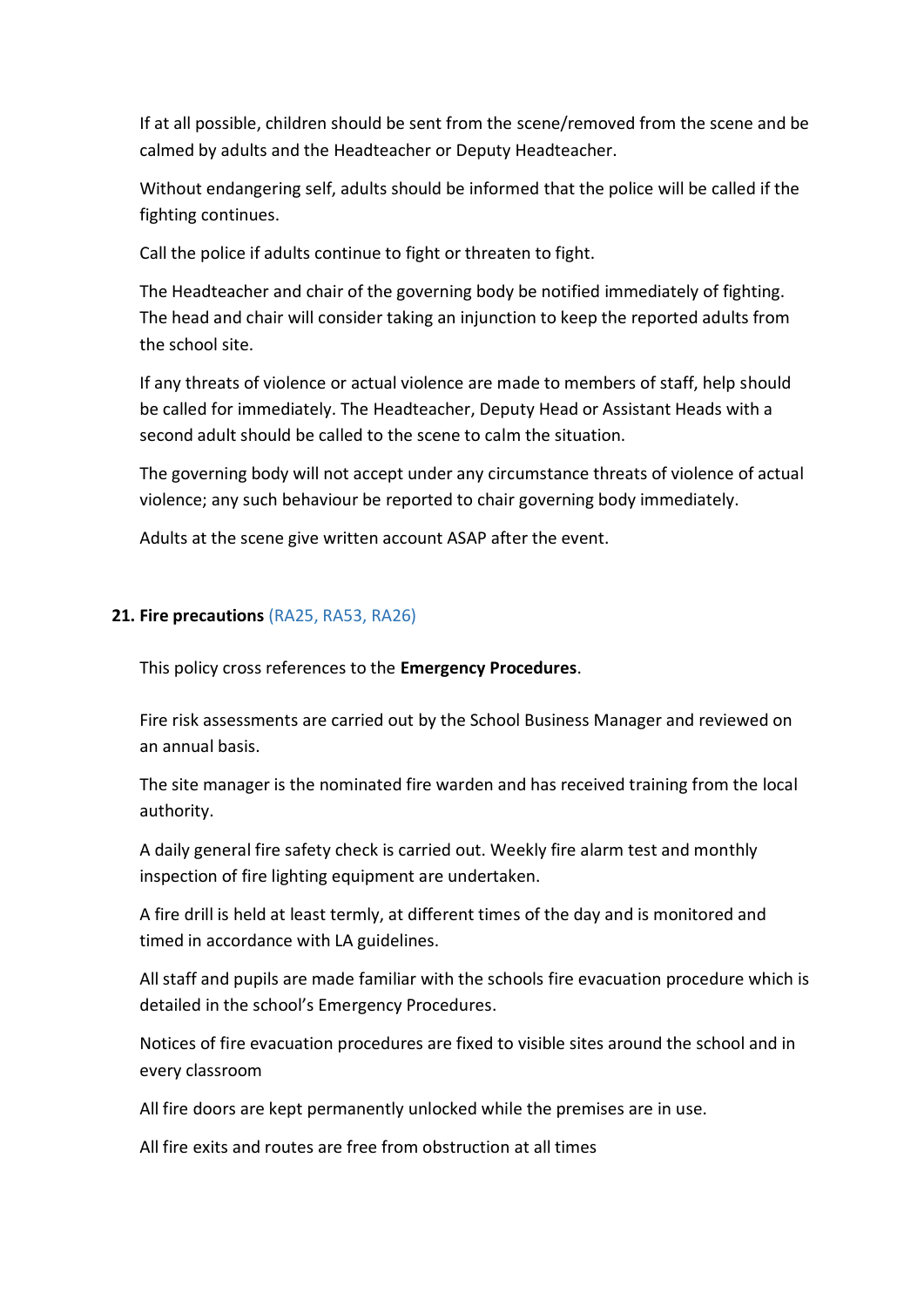The school has an annual service contract with an accredited company which checks equipment, the alarm system and includes an annual fire risk assessment specific to the site.

Flammable materials are kept to a minimum, and are stored properly with adequate separation distances between them.

## **22. First aid provision** (RA35)

This policy cross references to the **First Aid Policy**

Appropriate facilities are provided to enable first aid to be rendered to staff and pupils should they be injured or become ill.

The use of hygienic first aid practices by all staff is mandatory.

A trained first aid officer is present in the school at all times. Several staff hold a current paediatric/appointed person first aid certificate.

Notices are posted in prominent positions throughout the school giving locations of first aid equipment and the names of the first aiders.

A fully stocked first aid box is located in the medical room. Other first aid boxes are kept accessible in the halls and in other areas and rooms as required. These are regularly checked and maintained by the designated learning support assistant/senior SMSA.

If medical assistance is thought to be necessary, parents will be contacted.

Where necessary, a member of the office team will summon an ambulance. If the school is unable to contact a parent (or an alternative, nominated, responsible person) will accompany a child to hospital.

An appropriately qualified first aider accompanies trips and visits.

#### **23. Gas safety**

Installation, maintenance and repair of gas appliances and fittings will be carried out by a competent Gas Safe registered engineer

Gas pipework, appliances and flues are regularly maintained

All rooms with gas appliances are checked to ensure they have adequate ventilation

In the event of a gas leak

This policy cross references to the **Emergency Procedures.**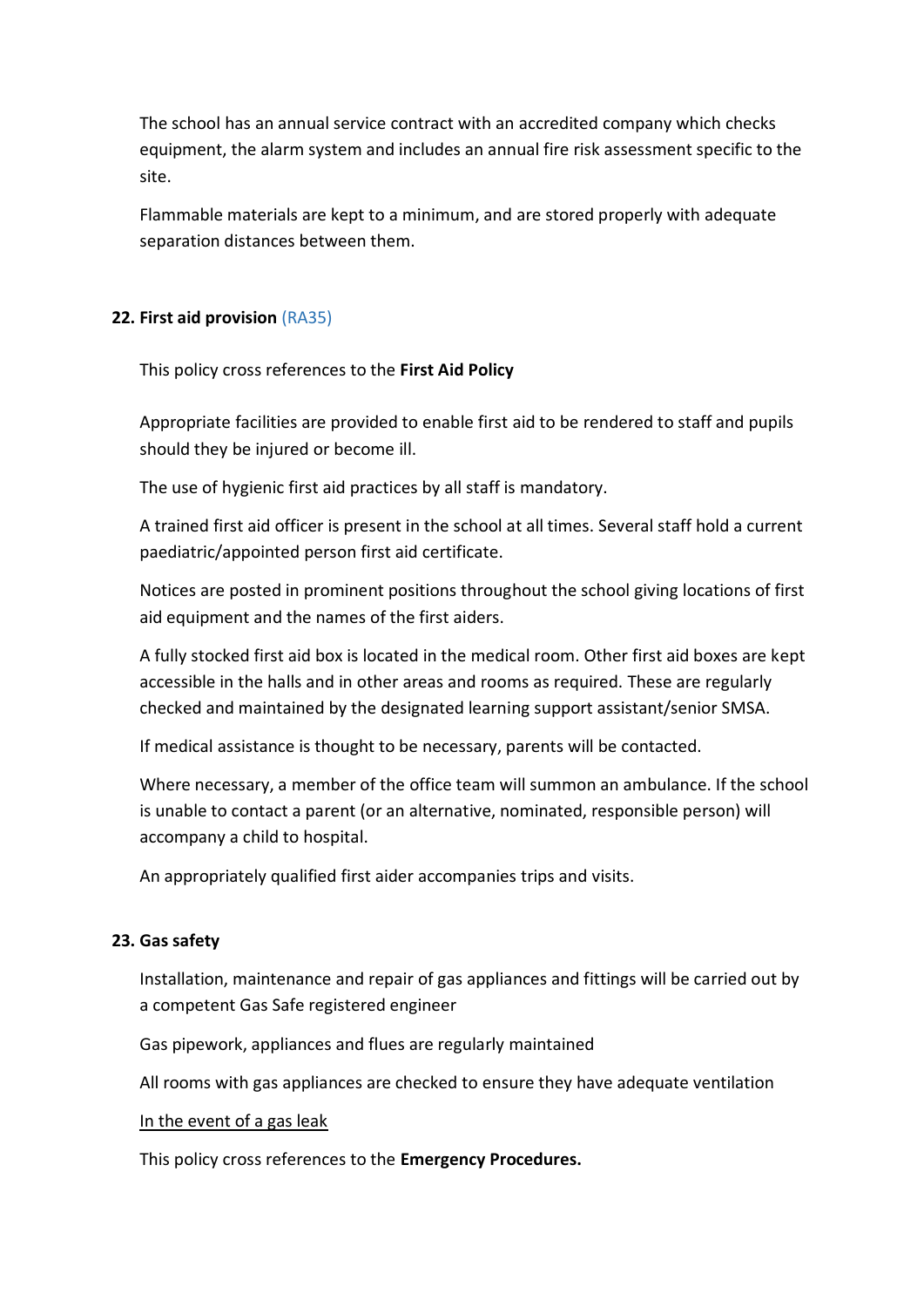If you can smell gas, check that nearby gas taps on any ovens are switched off and open any windows.

Extinguish any open flames (birthday candles/ science experiments etc). Evacuate the children from the area and inform the Headteacher who will decide whether to evacuate the whole school.

The school should evacuate in the same manner as described in the fire procedure. Site manager will contact gas emergency services.

In the event of a suspected gas leak **DO NOT ACTIVATE THE FIRE ALARM SYSTEM.** Alert the school by ringing the hand bell continuously along ground floor and first floor corridors, verbally announcing the need to evacuate the building.

## **24. Infection Control** (RA15)

This policy cross references to the **Infection Control Policy**

The school follows guidelines from Public Health England and the Health Protection Agency in relation infection control and exclusion periods for communicable infections.

In the event of an epidemic/pandemic, we will follow advice from the UK Health Security Agency about the appropriate course of action.

Staff and children are given the following advice about how to reduce the risk of passing on infections to others:

## **Classroom staff to:**

- Encourage regular hand washing using liquid soap and disposable hand towels – especially before eating and after visiting the toilet.
- Suspend use of play sand, water and play do and dispose of these.
- Send pupils and staff home who are exhibiting symptoms and advise them not to return for 48 hours after symptoms are gone.
- Sanitise all toys and resources using a solution of Milton.
- Staff to wear aprons and gloves for cleaning.
- Notify Site Manager if carpets or flooring need additional sanitising (i.e. if they have come into contact with vomit and or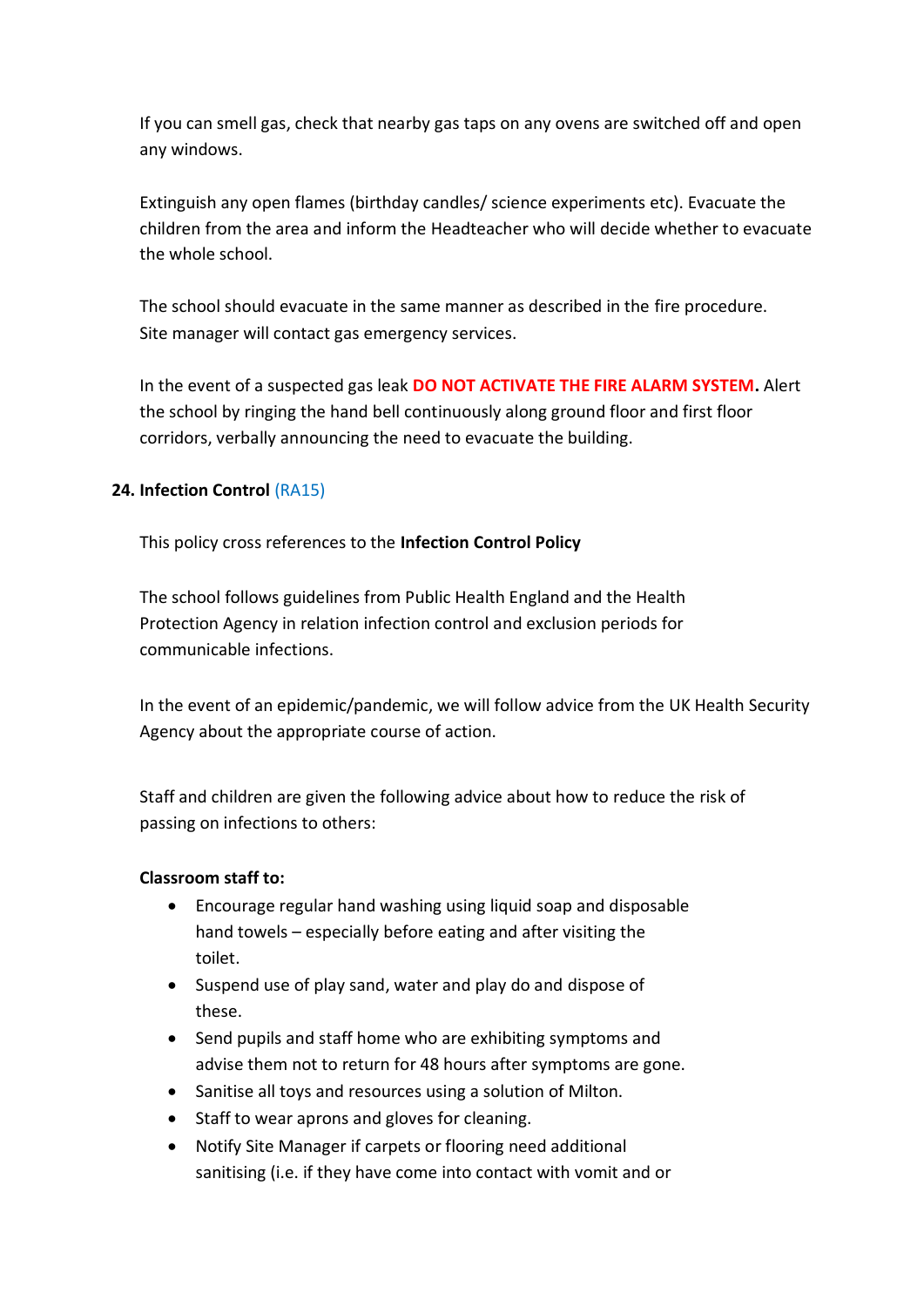#### diarrhea)

#### **Premises staff to:**

- Step up the cleaning regime ensuring all hard surfaces are washed down twice a day and then disinfected with a chlorine based solution e.g. Milton. This includes table tops, door handles, light switches, telephone handsets and toilet areas.
- All lino flooring to be washed down with screen
- Steam clean all carpets that have come into carpet with vomit/diarrhoea
- Staff to wear aprons and gloves for cleaning.

## **Catering and premises staff to:**

Ensure all dining tables are washed down with a solution of Milton following the directions for the product before and after the children have lunch.

**These messages are promoted through posters around the school, in assemblies and through Personal and Social Education lessons.**

#### **25. Intruders** (RA74)

This policy cross references to the **Emergency Procedures** and the **Security Policy**

Adults on the premises are either parents / carers school staff contracted employees LA officers inspectors governors other authorised visitors.

All visitors to the school should wear a badge of identification.

Parents /carers/ older siblings are not permitted on school to meet with and chat to the children without prior arrangement with the head who will have informed staff of any such anticipated visits.

Suspicious activity must be reported immediately to the nearest senior leader.

If there are any suspicions about a person, then a momentary mental picture should be taken of that person - height/ sex/ colouring /dress/ age.

If you suspect that a person is loitering with the intention of encouraging a child to go with them, seek immediate adult help without endangering yourself or the child.

An intruder on the school site with the potential to pose a risk to staff and pupils will trigger "lockdown procedures" (see Emergency Procedures)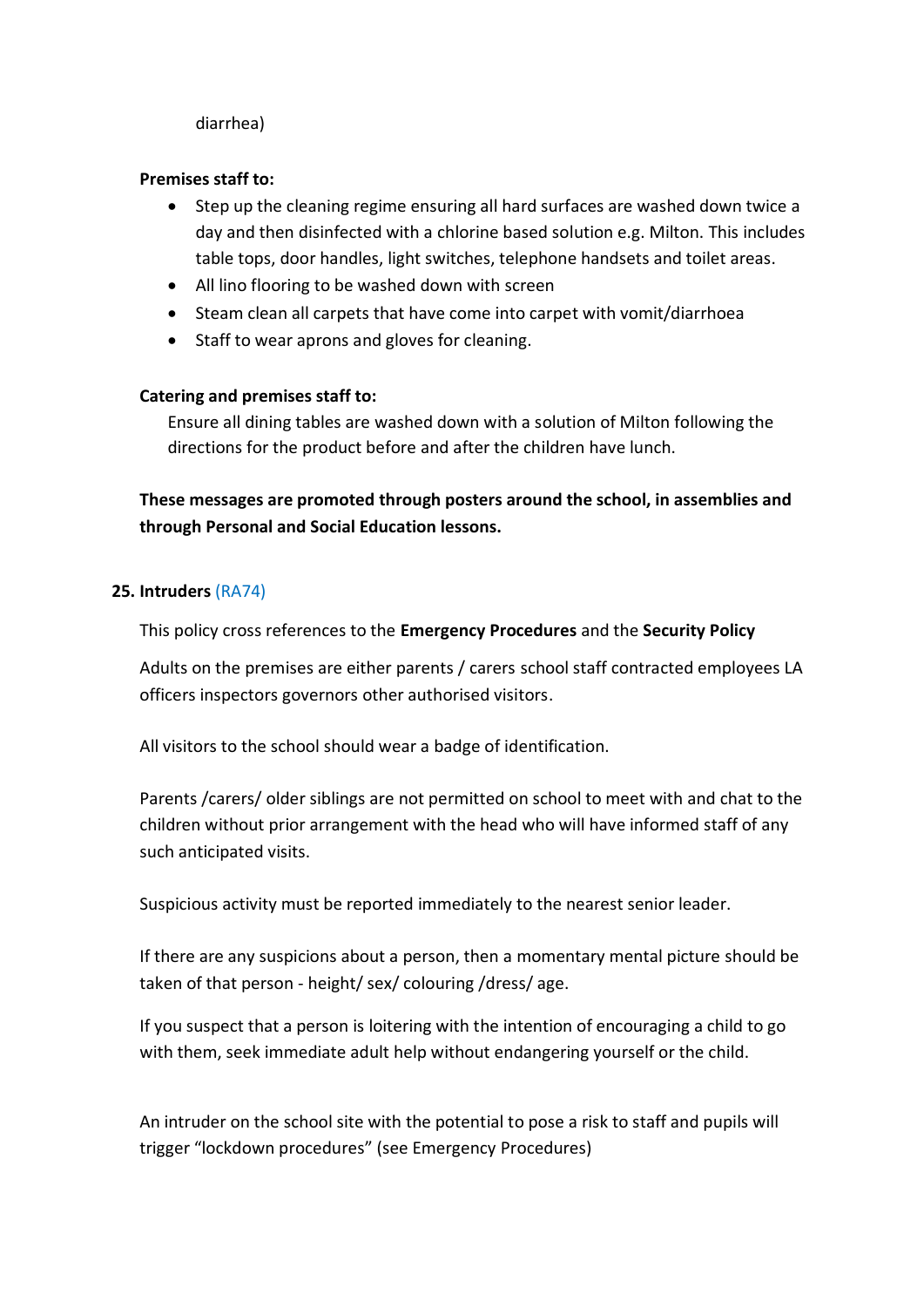#### **26. Lettings**

#### This policy cross references to the **Lettings Policy.**

Where outside organisations are using the premises, schools should satisfy themselves that they are operating with due regard to the school's Health and Safety Policy, all concerned must be aware of:

- Health and Safety duties where applicable;
- Any specific Health and Safety issues (e.g. hazards on the premises);
- Policies and procedures for critical incidents
- Emergency procedures in the school.
- Fire safety

#### LMPS will ensure that:

- Necessary escape routes are open
- Fire exits are clearly marked and operational
- Users are aware of the fire action plan and the fire assembly point
- Any equipment brought into school is properly used and complies with safety requirements.

For public performances, a licence may be required which specifies the number of people who may attend, type and layout of seating, emergency lighting and marking of exits.

## **27. Lone working** (RA43, RA71)

This policy cross references to the **Lone Working Policy** 

The site managers and some other all year round support staff operate lone working sometimes during holiday periods and during weekend lettings when one of them is away.

A risk assessment must be undertaken for each Lone Worker

Staff should not enter the school premises if there are signs of a break in or intruders.

Staff should lock doors when lone working and ensure that areas of the school not in use are kept secure. Staff must not place themselves in danger by challenging intruders or vandals but should call the police for assistance.

Staff should not work alone if they have medical conditions that might cause incapacity or unconsciousness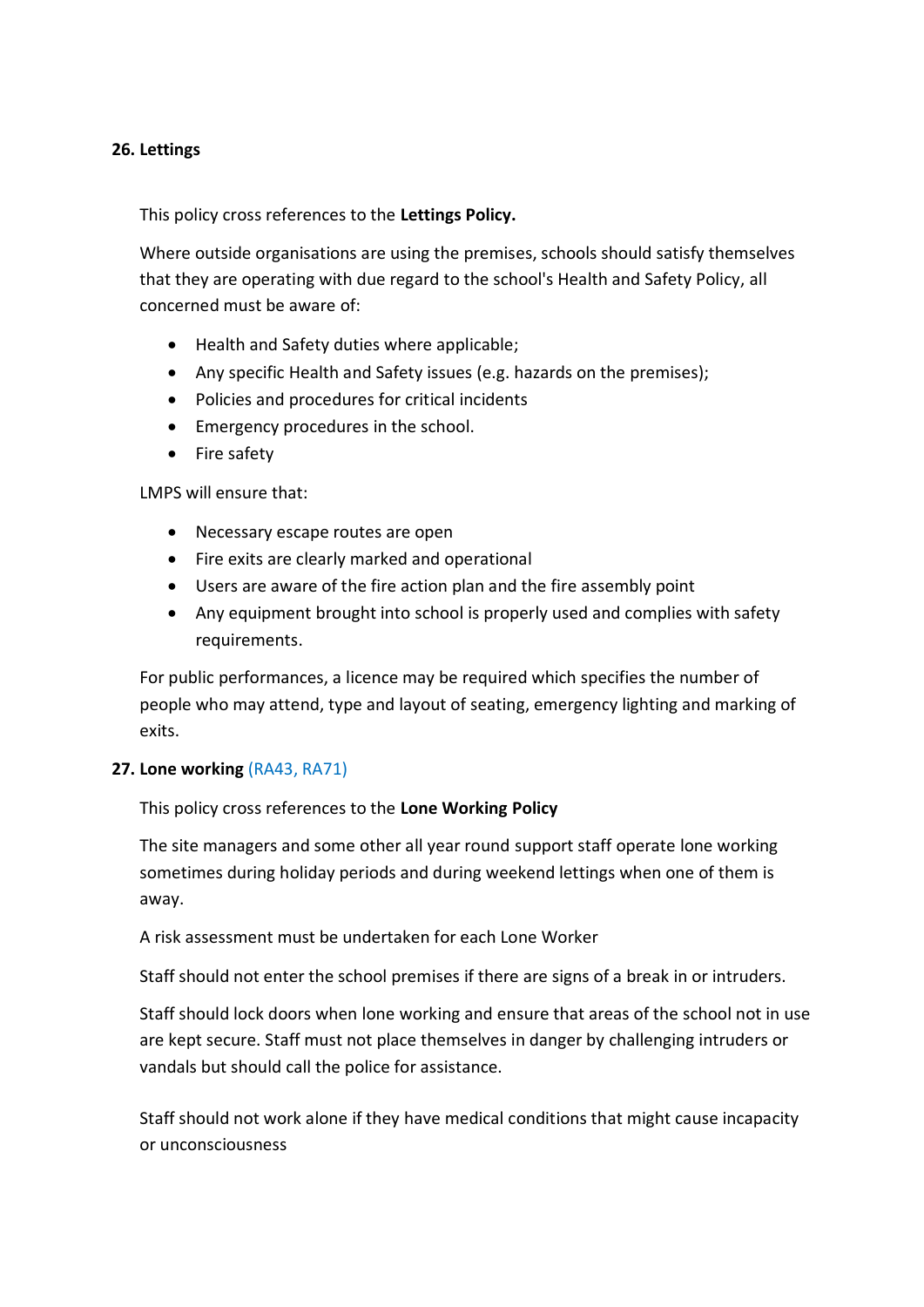Lone workers should not undertake any activities that involve any task that has been identified as medium or high risk or which are potentially hazardous given their own level of experience and the nature of the task.

- Ladder work
- Working at height.
- Tree felling etc.
- Cash handling

## **28. Manual Handling** (RA60)

Significant Manual Handling Operations should be assessed in order to comply with the Manual Handling Operations Regulations and staff may require specific training.

It is up to individuals to determine whether they are fit to lift or move equipment and furniture. If an individual feels that to lift an item could result in injury or exacerbate an existing condition, they will ask for assistance.

Staff should adhere to manual handling advice given in LA Corporate Health & Safety Policy

Any staff wishing to undertake manual handling training must see the Headteacher.

Staff and pupils are expected to use the following basic manual handling procedure:

- Plan the lift and assess the load. If it is awkward or heavy, use a mechanical aid, such as a trolley, or ask another person to help
- Nothing should be lifted or carried that is too large, too heavy or too awkward. Always ensure the route is clear.
- Take the more direct route that is clear from obstruction and is as flat as possible
- Ensure the area where you plan to offload the load is clear
- When lifting, bend your knees and keep your back straight, feet apart and angled out. Ensure the load is held close to the body and firmly. Lift smoothly and slowly and avoid twisting, stretching and reaching where practicable
- Nothing hot should be passed over children.
- Bulk hot food should be transported in trolleys.
- Chairs should never be carried more than one at a time by children.
- Piles of chairs moved by adults should be moved no more than six at a time on the chair trolley.
- Pianos should be moved by a minimum of two people.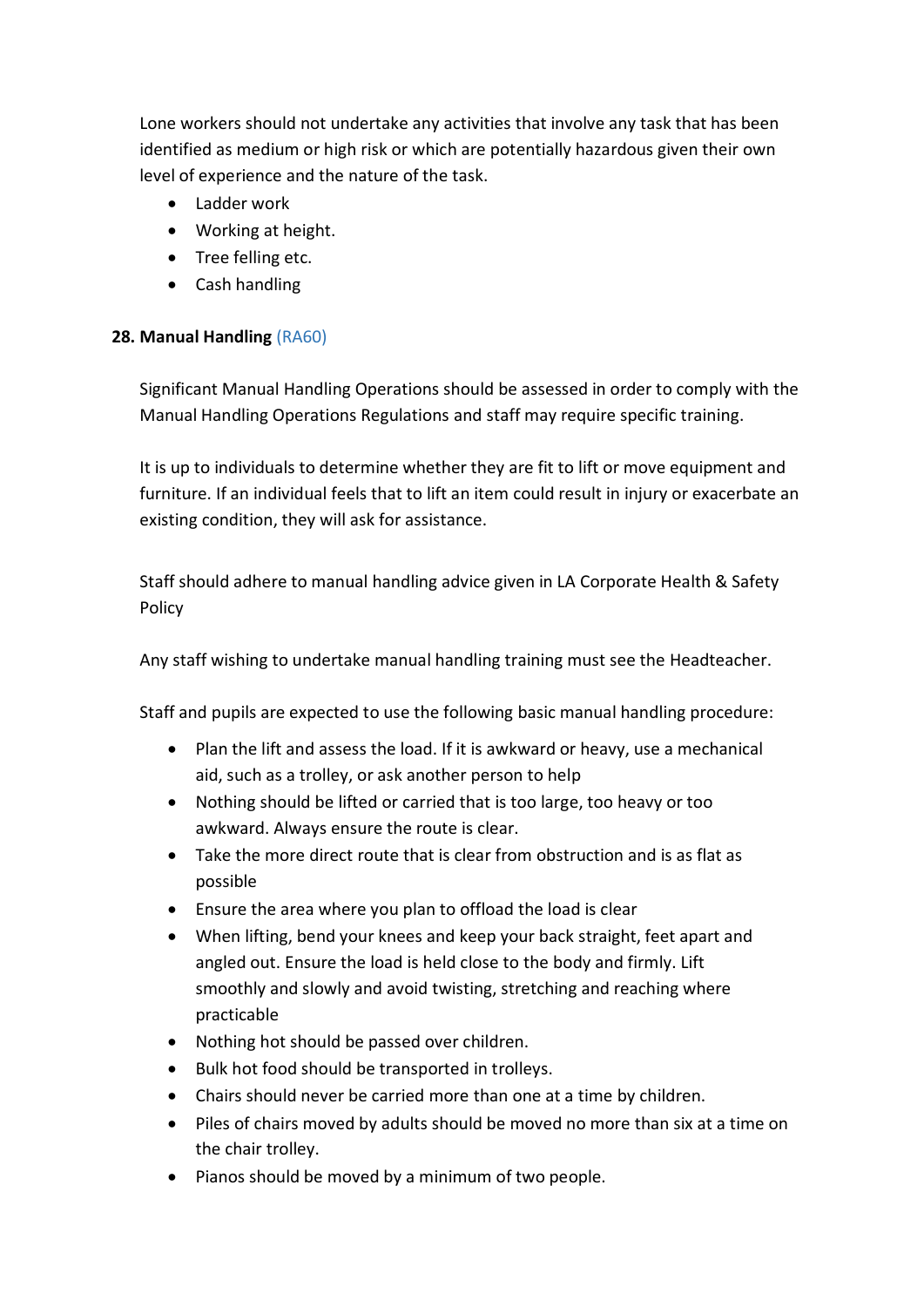- Benches must be carried by two people, one at each end.
- Anything considered awkward or difficult in any way should be left and the assistance/ advice of the Site Manager be gained.
- A sack barrow should be used if possible for moving, lifting and carrying.

## **29. Missing Children**

This policy cross references to the **Missing Child Procedure**

- If a teacher or member of staff discovers a child is lost' they will organise a search of the immediate surroundings;
- The teacher should quickly arrange for another adult (e.g. support staff or neighbouring teacher) to supervise their class while they conduct any search away from the class for which they are responsible.
- If this initial search does not find the child the teacher must notify the Headteacher/Deputy Headteacher.
- The Headteacher/Deputy Headteacher will co-ordinate a wider search of the school buildings and grounds including searching public areas in other parts of the school.
- If the Headteacher/Deputy Headteacher is satisfied that the child is not on the premises they will instruct the office staff to contact the child's parents and inform them of the situation and to enquire if the child has returned home. If the child is at home the parents will be informed by telephone of the known facts surrounding the child going missing.
- If the child is not at home the Headteacher/Deputy Headteacher will, in consultation with the parents, organise a search outside of the school premises.
- If the parents cannot be contacted at home the police will be informed and a search will be organised outside of the school's immediate premises.
- If the child is not found within 30 minutes the Headteacher/Deputy Headteacher will inform the Chair of the Governing Body and the Local Authority of the child's disappearance.
- Thereafter the Headteacher will follow the instructions of the police regarding the continuation of the search for the child.
- When a missing child has been located and safely returned to school, the child's family or the police, the Headteacher will conduct an investigation into the circumstances of the child going missing. This is in order to identify any factors that need to be addressed by the school or communicated to the parents to prevent a recurrence of the child going missing

## **30. Money and equipment**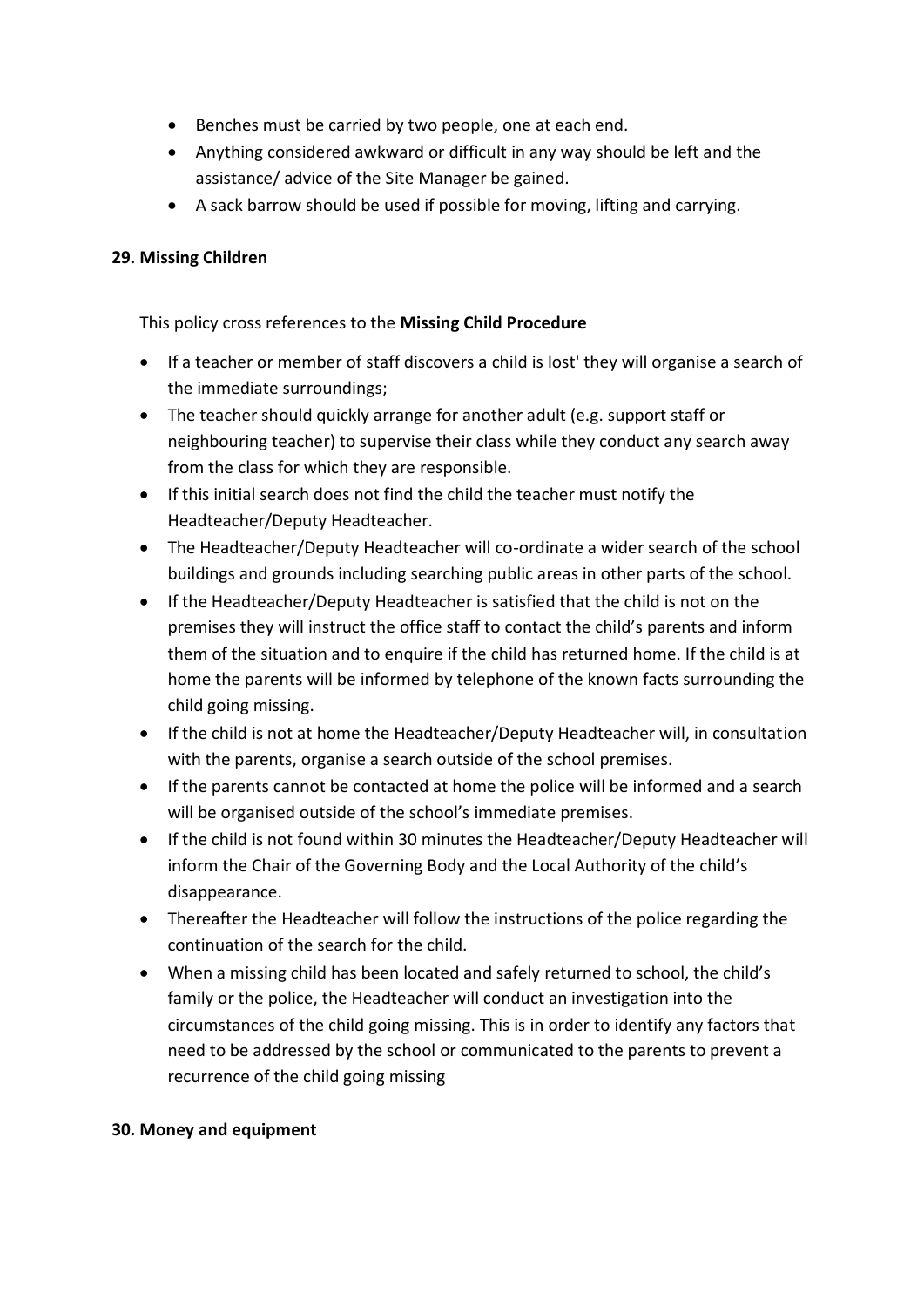All cash and cheques are stored as briefly as possible in our safe which is kept locked. Cash and cheques are banked regularly in line with LA Financial Regulations and guidance.

The school makes arrangements for all valuable equipment to be security marked. All valuable equipment will be removed from site at the end of the school day, wherever possible.

The school will dissuade staff and pupils from bringing valuable personal property into school. Each member of staff has their own locker for storage of personal property.

## **31. New and expectant mothers**

Risk assessments will be carried out whenever any employee or pupil notifies the school that they are pregnant.

Appropriate measures will be put in place to control risks identified. Some specific risks are summarised below:

- Chickenpox can affect the pregnancy if a woman has not already had the infection. Expectant mothers should report exposure to an antenatal carer and GP at any stage of exposure. Shingles is caused by the same virus as chickenpox, so anyone who has not had chickenpox is potentially vulnerable to the infection if they have close contact with a case of shingles
- If a pregnant woman comes into contact with measles or German measles (rubella), she should inform her antenatal carer and GP immediately to ensure investigation
- Slapped cheek disease (parvovirus B19) can occasionally affect an unborn child. If exposed early in pregnancy (before 20 weeks), the pregnant woman should inform her antenatal care and GP as this must be investigated promptly
- COVID-19 may affect pregnancy, especially if the mother is not vaccinated. Pregnant women are considered part of the moderate risk group (clinically vulnerable) by the NHS

## **32. Occupational stress**

## The Health and Safety Executive's (HSE) formal definition of work related stress is: **"The adverse reaction people have to excessive pressures or other types of demand placed on them at work."**

Stress is therefore the body's reaction (whether physical or mental) to an actual or perceived imbalance between the demands being placed on the person and that person's individual coping resources. The level of pressure can be inappropriate in two ways:

Too little pressure – boredom, apathy and a lack of commitment are likely to result; and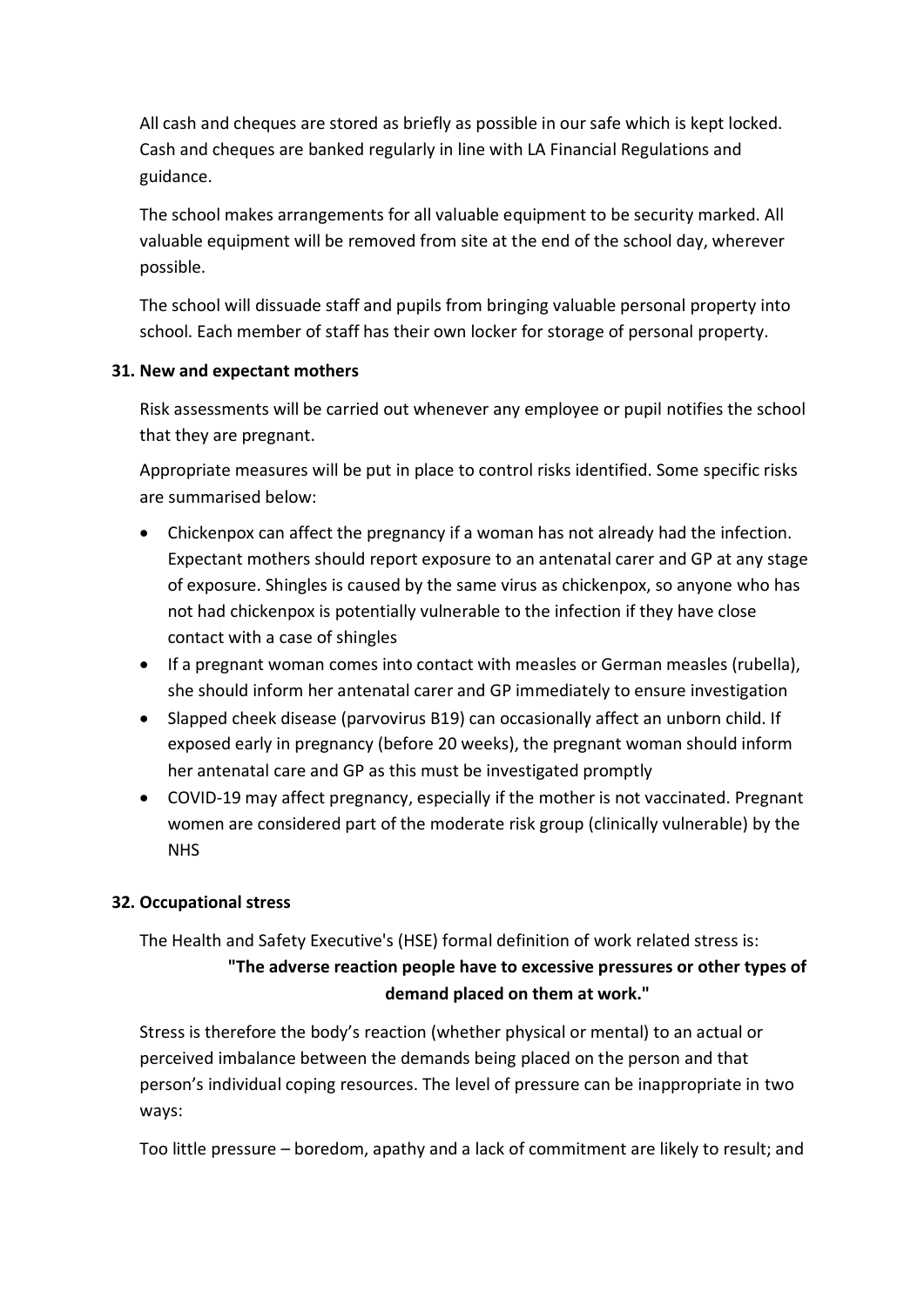Too much pressure – staff are overburdened are more likely to make mistakes, fall ill etc.

Where staff are showing signs of work related stress their line manager will undertake a stress risk assessment to identify any control measures that could be put in place for example:

- Examining the workload with a view to making beneficial changes
- Suggesting support from an appropriate counsellor
- Recommending consultations with their GP
- Directing / Referring the employee to the OH Physician

The Headteacher will monitor incidents of stress related illness in order to swiftly address any emerging issues.

## **33. Personal hygiene**

A high standard of personal hygiene is encouraged for all staff and children. This involves teaching all children to wash their hands after using the toilet and the provision and maintenance of suitable facilities for this.

Sanitary disposal equipment is available in the ladies' toilet and in the girls' toilets and is regularly serviced by an external contractor.

#### **34. Playground safety**

Supervision of pupils throughout the school day is carefully planned, during lessons, at break times and during lunchtime, as well as before and after school. (RA01, RA02, RA17, RA41, RA51, RA52)

There are at least three staff supervising the playground from when the school gates open at 8.30 until registration in class at 8.55.

There are at least three staff supervising the playground at break times together with a member of the senior leadership team.

At lunchtime, our team of lunchtime supervisors, learning support assistants and sports coaches together with a member of the senior leadership team are on duty overseeing key areas around the school, halls and play areas.

Children who are not met as expected are taken to the afterschool club until they are collected.

School rules about playground behaviour are designed to maximise playground safety.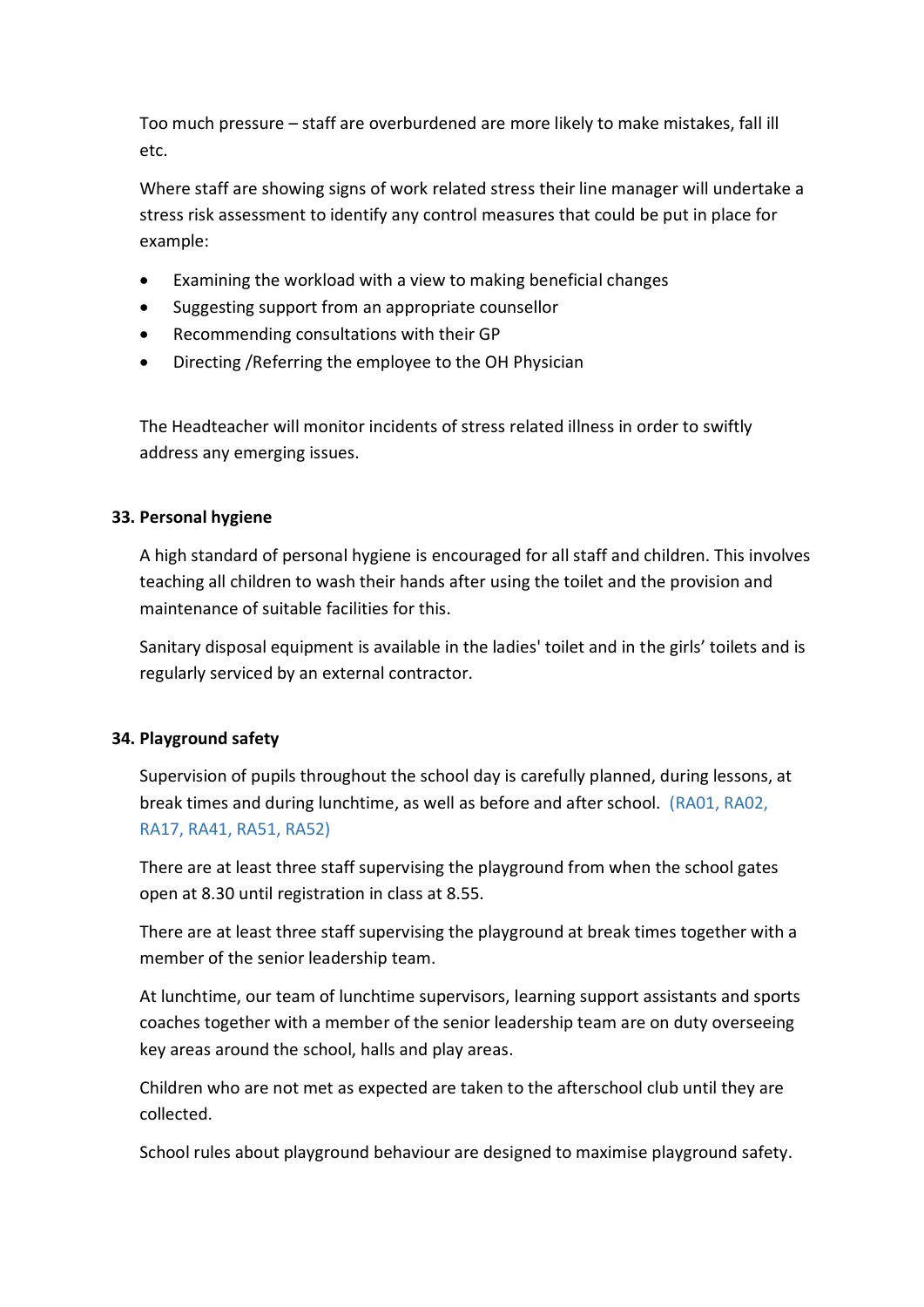Playground equipment is inspected regularly by the site manager and annually by an external contractor.

#### **35. Promoting healthy food choices**

Parents are encouraged to supply snacks and packed lunches which are healthy and well balanced.

The programme of health education includes the study of healthy eating.

The school meals service offers a carefully balanced diet

Children are encouraged to drink water throughout the day

#### **36. Risk Assessments**

Risk assessments must be completed whenever there is the possibility that a hazard or danger might be encountered as part of a school activity.

It is the responsibility of all staff, teaching and non-teaching staff to report potential hazards and risks to the site manager/SBM.

A schedule of risk assessments is maintained by the School Business Manager and all risk assessments are reviewed annually.

All staff are able to access risk assessments electronically and staff can amend these where necessary.

The site manager inspects the site daily to identify potential hazards.

The health and safety governor conducts a termly health and safety visit.

## **37. Road safety**

There are parking restrictions in the road outside the school which parents are regularly urged to obey through letters home and articles in the school newsletter.

Key Staff are in high visibility jackets at the beginning and end of the day.

## **38. Safeguarding children and child protection** (RA81)

This policy cross references to the **Child Protection and Safeguarding Policy.**

The Designated Safeguarding Lead is **Liane Simpson** (Deputy Headteacher)

#### **Children are kept safe by:**

Having a single record of all DBS checks including volunteers and adults on work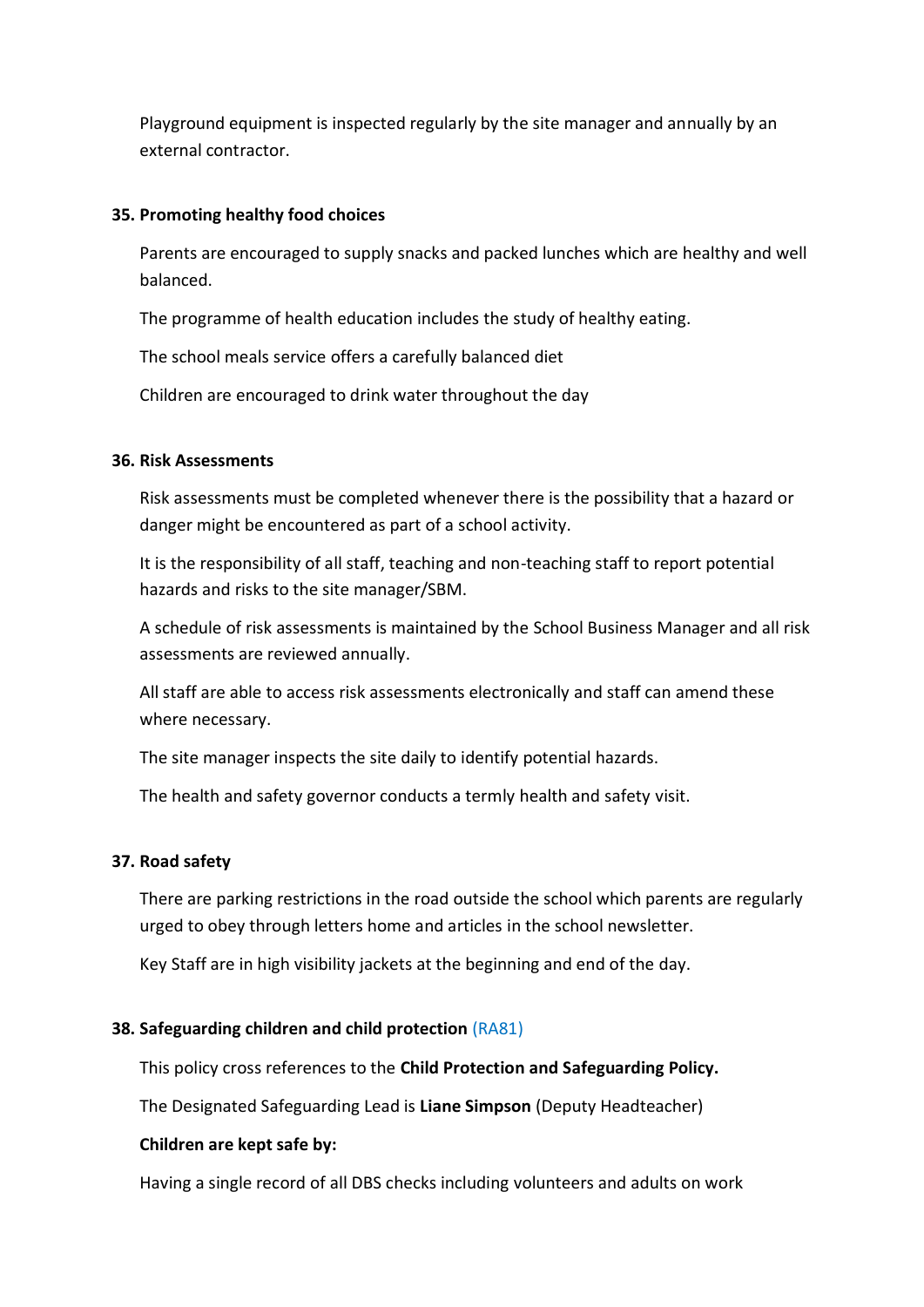experience -except those who are exempt and this will be checked;

Following safer recruitment procedures and seeing original documentation; The site being kept secure at all times and procedures in the event of a stranger on site

Visitors signing in and out

CCTV cameras focussed on the key areas of hazard and these being viewed at appropriate times

The Child Protection Governor being kept informed through their focussed visits about everything in this policy and the expectation that either (or both) will have an input at the time of reviewing the policy

The Headteacher, Governors and Deputy Headteacher have completed training on Safer Recruitment.

Any member of staff who may, ever, be likely to take a child/ren in his/her car, must have provided a copy of the fully comprehensive insurance and, included on the policy there should be a clause that allows that member of staff to use the car for business use – driving children to and from work premises. Should this ever be the case, another adult, with an enhanced DBS, would accompany the driver and the child.

The curriculum includes key training for children relating to E-safety, anti-bullying, Relationships and Sex Education so that they know how to protect themselves. This is annually reviewed to ensure it is fit for purpose and addresses any local issues.

A Prevent duty plan has been implemented and is reviewed annually seeking expert advice from the health service and police regarding local risks.

There are always adequate levels of staffing to maintain continuous supervision of children and young people.

Child protection concerns should be immediately reported to Designated Safeguarding Lead protection members of staff, preferably in the form of an e-mail report and should be as full and accurate as possible and must include:

- Full name of child
- Reporting adult
- Class
- Location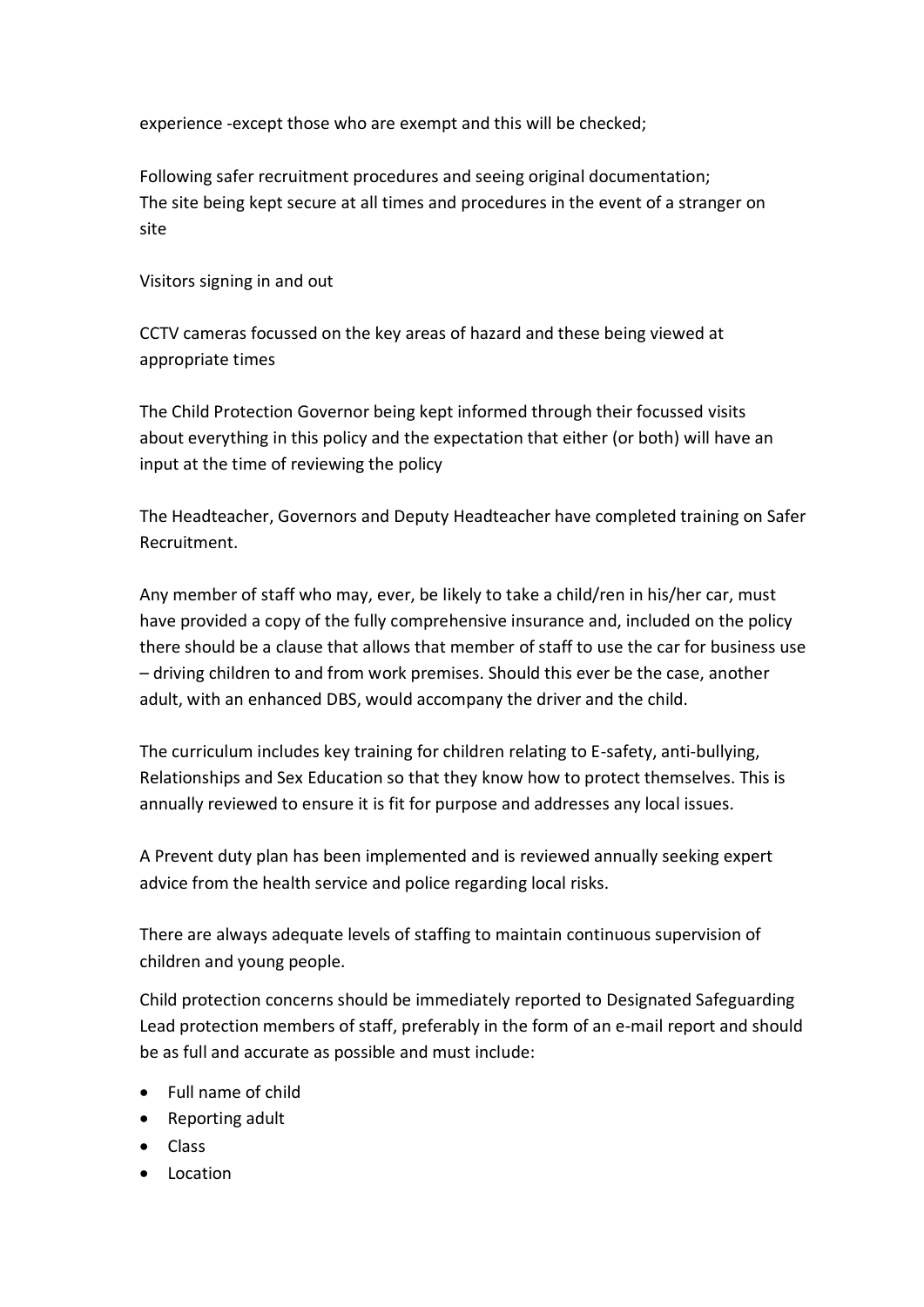- Time of incident/disclosure by child A factual description
- Child's account if given
- Details of the person alleged to have caused the incident/injury (if appropriate) Name of any witnesses and what they reported

#### **39. School trips/visits/journeys**

This policy cross references to the **School Trips Policy**

#### **Educational visits**

Outdoor experiences provide young people with memorable learning opportunities that help develop independence, self-confidence and responsibility.

The LA guidelines **"There and Back Again –The Educational & Recreational Visits Handbook"** on out of school activities have been adopted by the school, this guidance takes account of current advice issued by the Department for Education that:

- Children can experience a wide range of activities with helpful health and safety measures in place
- Children can learn to understand and manage the risks that are part of normal life
- Health and safety procedures should be proportionate to the risks of any activity
- Staff should be trained to keep themselves and children safe and manage risks effectively

Visits are planned and prepared well in advance with support from the School Business Manager to ensure that pre visits and risk-assessments are completed.

The Senior Leadership Team must be informed of all planned trips at least six weeks in advance.

Trips are to be planned and researched by class teacher. Newly qualified teachers are not permitted to be 'teacher in charge' on a school trip.

Risk assessments to be completed at least four weeks in advance of the trip and forwarded to the School Business Manager for checking.

All relevant documentation as outlined on the School Trips Policy to be forwarded to the Headteacher at least two weeks prior to the trip who will authorise the trip.

Class teacher to liaise with first aider/s accompanying on the trip one week prior to the trip around which children have medical needs.

For trips and visits with pupils in the Early Years Foundation Stage, there will always be at least one first aider with a current paediatric first aid certificate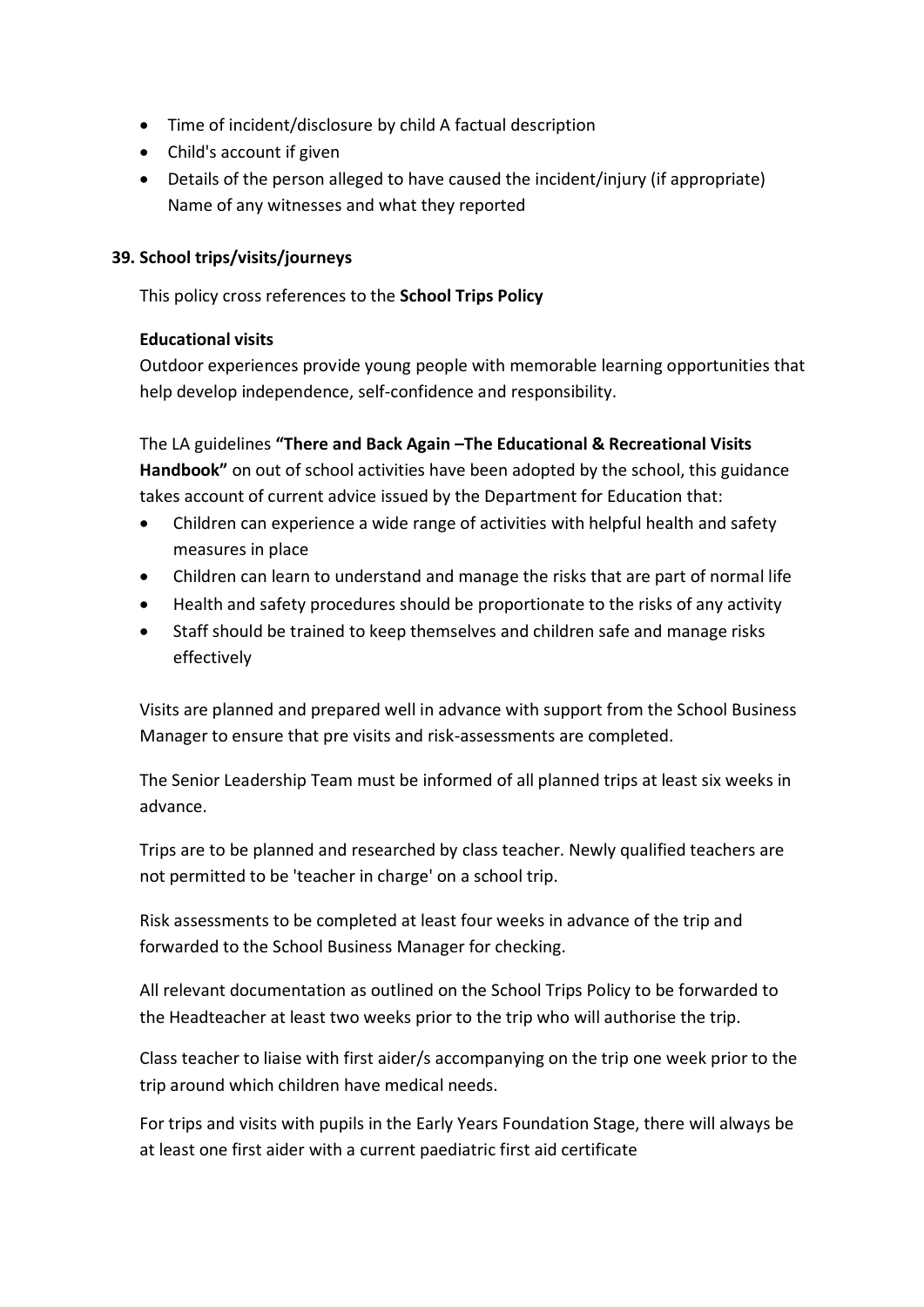For other trips, there will always be at least one first aider on school trips and visits

Class teacher to collect list of names with emergency numbers for each child, so the class leader can take it on the trip.

Staffing ratios for trips are a minimum of;

1:5 for nursery children 1:6 for reception children 1:10 KS1+KS2 1 qualified first aider for each coach.

When travelling by coach children must always wear seatbelts when travelling by car, coach and minibus.

All volunteers who regularly help in school and on school trips must be DBS checked. However police check for volunteers are not required unless they volunteer on a "regular" basis and if the school feels it is necessary.

Children are never left solely in the care of volunteers.

## **No trips involving water, (rivers, canals, boat trips, sea sides, ponds and lakes) to be planned without first discussing details with the Headteacher/Deputy Headteacher.**

#### **40. Site security**

The governing body recognise and accept their corporate responsibility to provide a safe and secure environment for children, employees and visitors to Lady Margaret Primary School. The school's security procedures will operate within the framework described in the school's **security policy**.

The **Site Manager/School Business Manager** are responsible for the security of the school site in and out of school hours. They are responsible for visual inspections of the site, and for the intruder and fire alarm systems.

The **Site Manager/School Business Manager** are key holders and will respond to an emergency.

All staff are made aware of the school's security procedures. Security matters are raised as and when appropriate at weekly staff meetings. This document and other relevant information are stored on the school network.

## **41. Smoking**

Smoking is not permitted in the school buildings, in the playground or on the school site.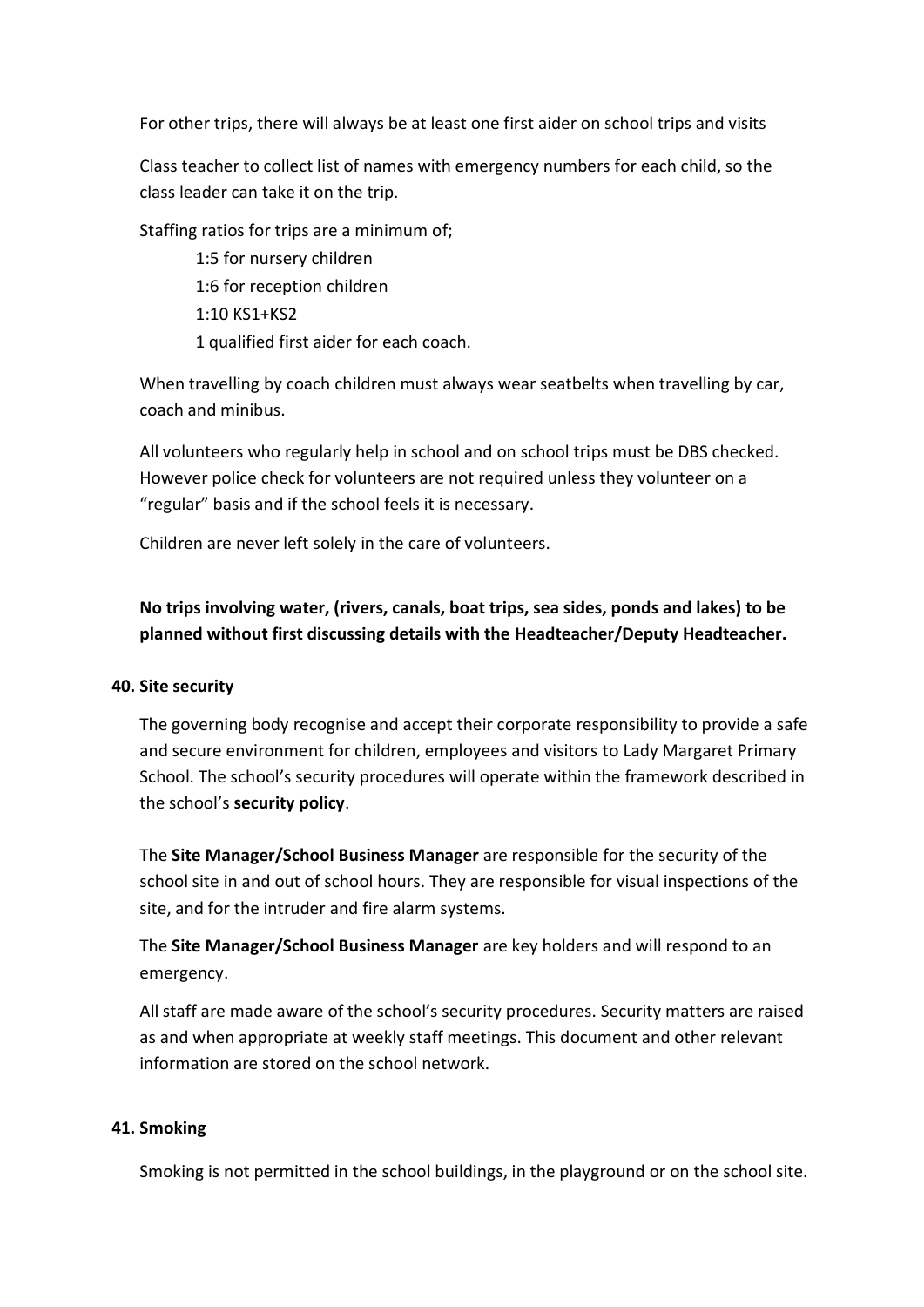Persons smoking in these areas should be courteously reminded of the school's policy and the policy of the LA

#### **42. Special medical conditions**

This policy cross references to the **Managing Medication and Supporting Pupils with Medical Conditions Policy.**

Care Plans will be available to staff in classrooms, on the staff server and in a file in the first aid room. Staff will be provided with a list of children who have a healthcare plan.

Any resulting training needs will be identified and arranged from the appropriate support agencies and the family as required.

There is regular liaison with the school nurse and parents concerning any children with special medical conditions.

All staff are informed about any special medical conditions of all children in the school and about what response may be required in an emergency.

No child may bring medicines (including inhalers) to school unless parents have consulted and have the agreement of a member of the core SLT. (RA38)

All the medicines (including inhalers) brought to school, in accordance with school policy, must be kept in the welfare room under the supervision of welfare co-ordinator in the container in which they are dispensed and clearly labelled with the child's name, the dosage and the frequency of dosage. A permission form must be signed by the parent, approving administration of the medication.

Hygienic first aid practices are used by all staff.

The Yellow bin in the medical room will be used to dispose of any medical waste. (Collected by PHS).

#### **43. Safety within the curriculum**

There is a statement about Health and Safety within each curriculum policy.

Risk Assessment will be conducted by all staff for activities they consider to be a significant risk to health and safety.

Children are trained to use tools and other equipment safely and properly.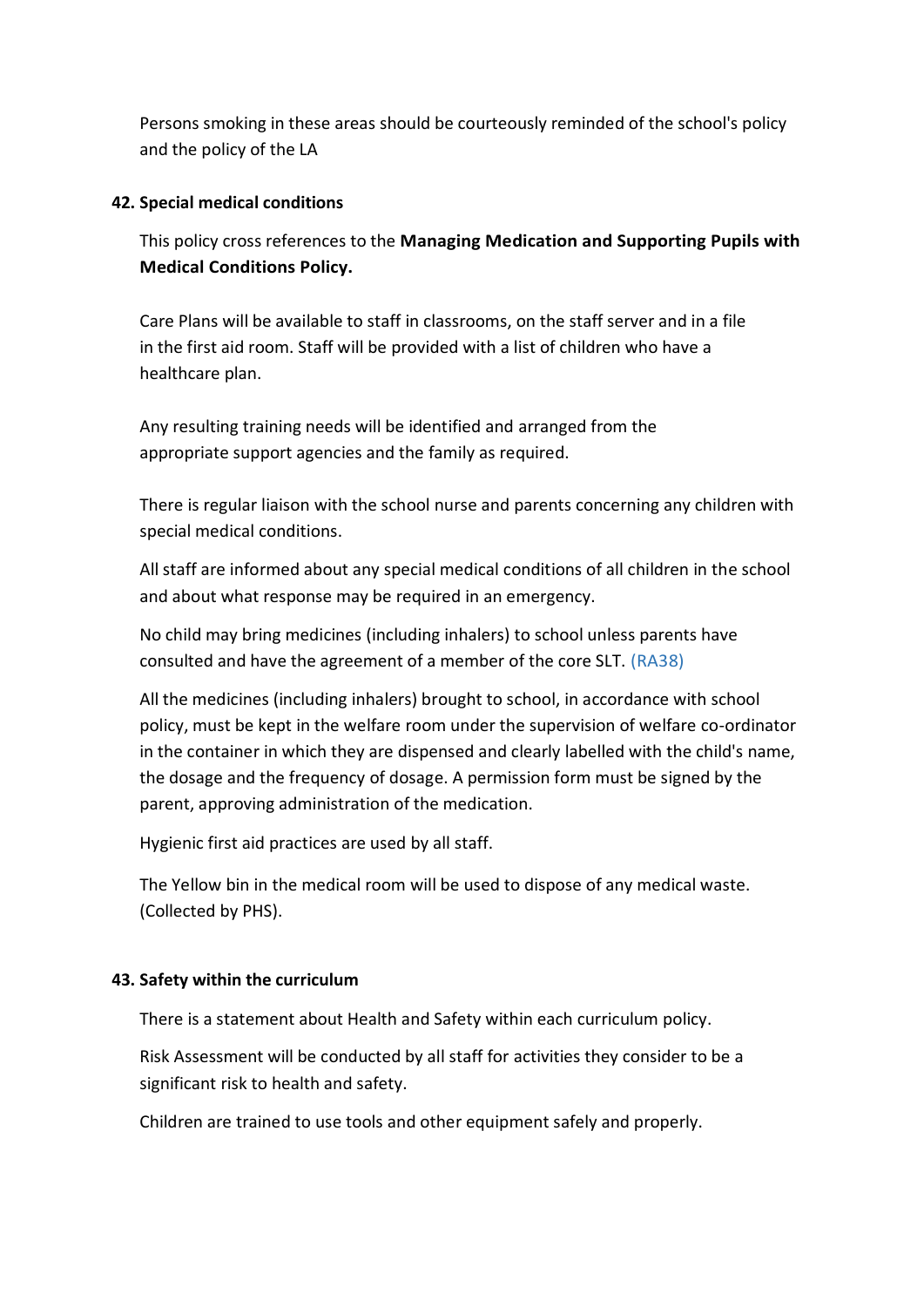School uniform regulations discourage the wearing of jewellery, except for religious reasons.

There will be regular reviews as part of the annual Health and Safety Audit.

#### **44. Swimming** (RA66)

Swimming lessons form part of the PE syllabus in year 4 and participation is expected. Parents are contacted to explain arrangements at the beginning of the academic year, kit lists and procedures for the notification of infections are provided.

The risk assessment is reviewed annually.

Individual risk assessments are completed with parents for children with SEND where appropriate.

First aiders accompany children to the leisure centre.

#### **45. Teaching children about health and safety issue**s

This policy cross references to the **PSHE Policy, SRE Policy**

The curriculum is rich in opportunities for children to consider health and safety issues. These include:

A programme of personal social, Citizenship and health education designed to promote mutual respect, self-discipline and social responsibility.

A programme of health education.

Circle time, a forum for discussion held in every classroom regularly

Explanations about the way we behave towards each other

The agreement of a set of rules for a Class Charter at the beginning of the academic year

Assemblies when a variety of issues are explored.

#### **46. Violence**

All site users but particularly staff have the right to work without threats of violence. Any physical or verbal violence will be treated very seriously and a log will be kept by the Headteacher.

Perpetrators will be challenged and in extreme cases action will be taken to ban them from the school site, in consultation with the council's legal department.